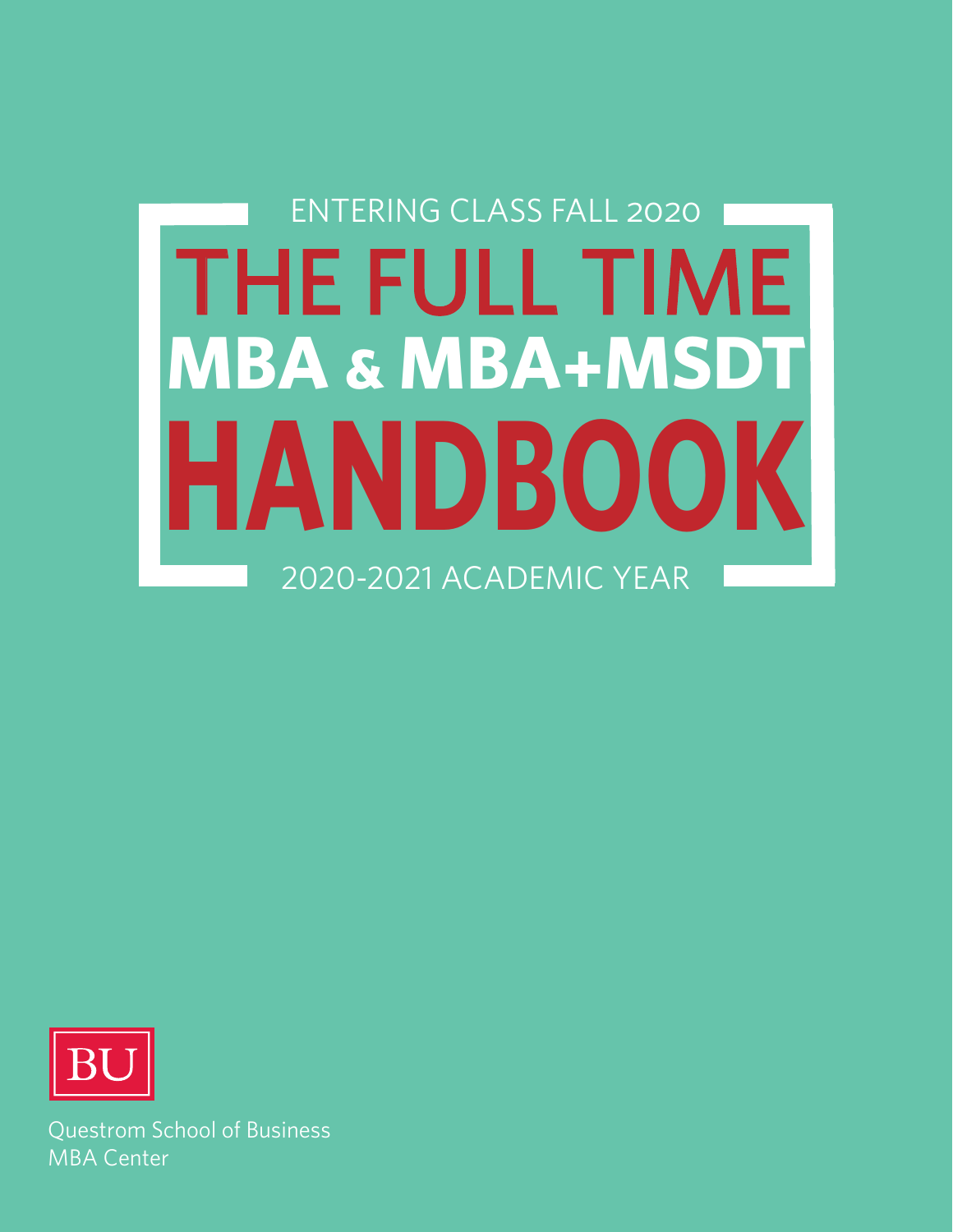| Level |  |
|-------|--|
|       |  |
|       |  |
|       |  |

| <b>Course Identification</b><br>School<br><b>Course Section.</b><br>Title.<br>Dav/Time<br>Instructor |  |
|------------------------------------------------------------------------------------------------------|--|
|                                                                                                      |  |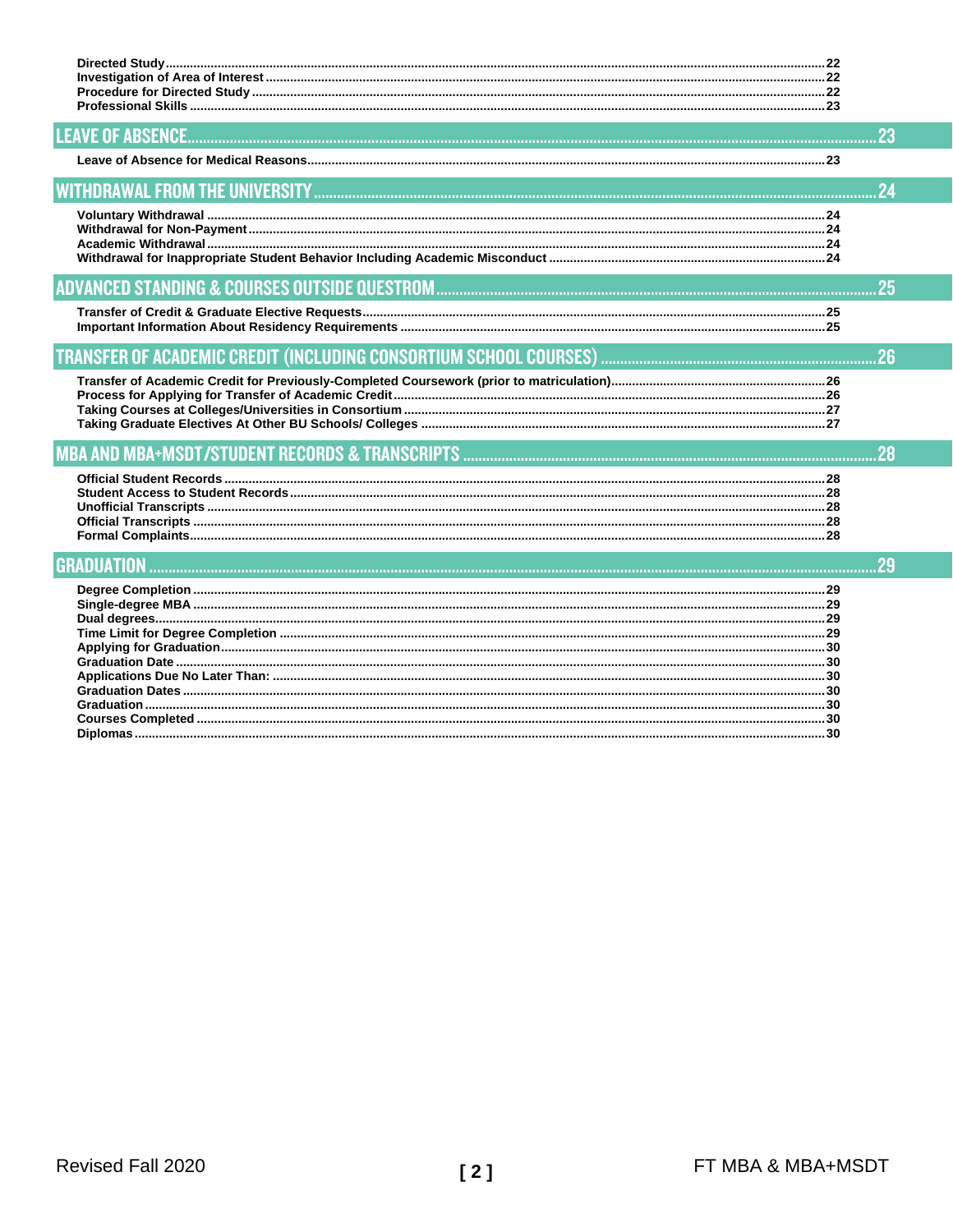# <span id="page-3-0"></span>**INTRODUCTION**

The MBA and MBA+MSDT Full-Time Handbook is a reference document that delineates the current policies and procedures for cohorted full-time MBA and MBA+MSDT students. Students should become familiar with the policies and use the Handbook as a resource throughout their MBA or MBA+MSDT Programs. It is revised each year to reflect new or changed policies and procedures.

Policies and procedures may differ based on whether a student is enrolled in a single-degree or dual degree (including MBA+MSDT) MBA program. These program differences are noted in this handbook for each applicable category.

# <span id="page-3-1"></span>**MBA & MBA+MSDT Curriculum**

Students are admitted to the MBA Program as General Management, Health Sector Management, Social Impact or dual degree programs such as the Master of Science in Digital Technology (MBA+MSDT) within the Questrom School of Business or other degree programs offered in conjunction with other Boston University Schools and Colleges.

Courses required for the MBA degree(s) are called "core courses." Students may also customize their programs by choosing from a broad array of advanced-level electives, which are required part oft heir program in order to fulfill total degree credits.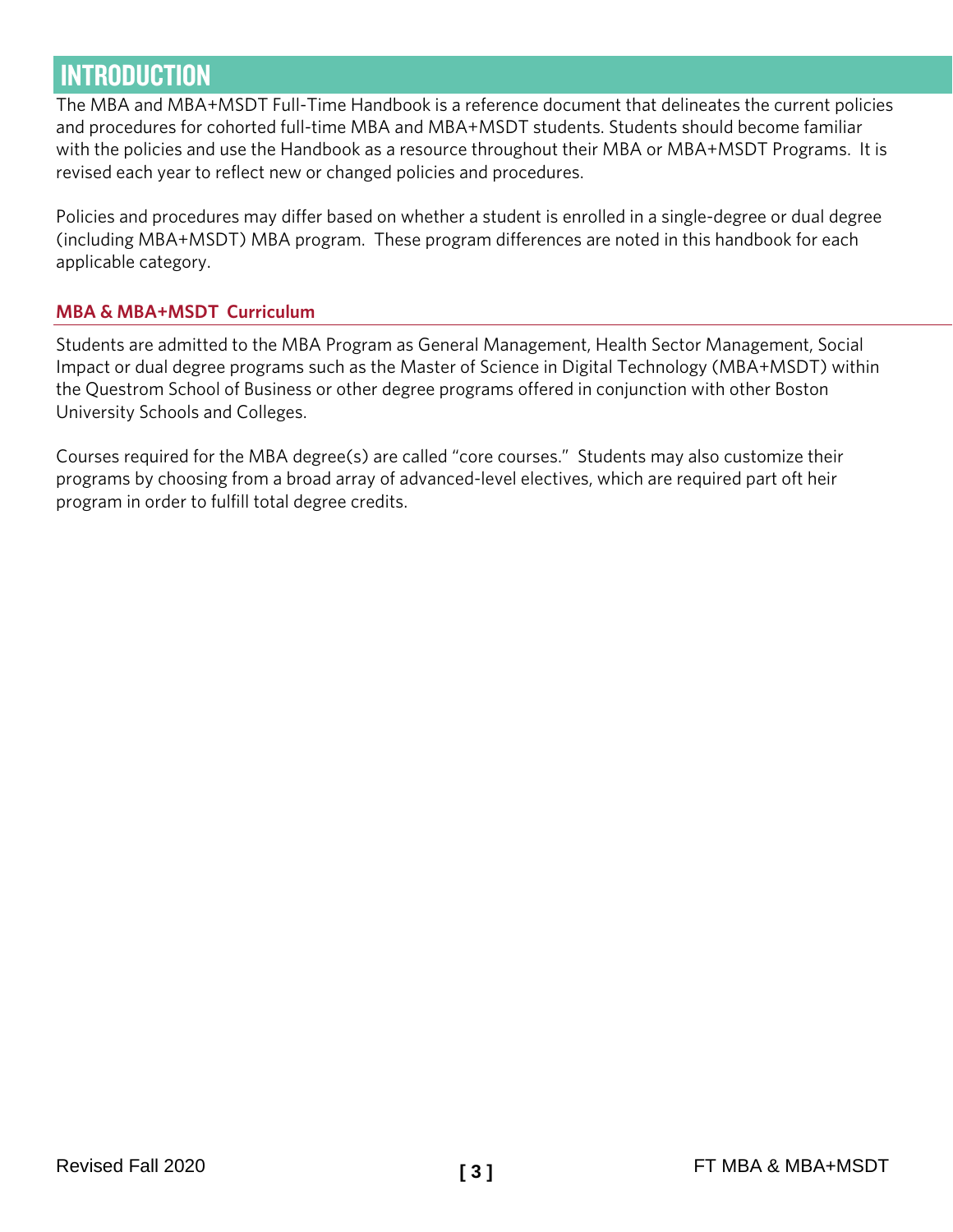# <span id="page-4-1"></span><span id="page-4-0"></span>**Full-Time General Management Program, Cohorted Students – 64 Credits\***

The following is the curriculum plan for full-time students in the general MBA Program. Each column indicates a full-time student's class schedule by semester, listing core courses and electives.

|                                            |                                                 | <b>First Year</b>                                                                            |                                                                                                                                                                                             |                                                                   |               | <b>Second Year</b> |                                                                                             |                 |                 |
|--------------------------------------------|-------------------------------------------------|----------------------------------------------------------------------------------------------|---------------------------------------------------------------------------------------------------------------------------------------------------------------------------------------------|-------------------------------------------------------------------|---------------|--------------------|---------------------------------------------------------------------------------------------|-----------------|-----------------|
| <b>FALL</b>                                |                                                 |                                                                                              | <b>SPRING</b>                                                                                                                                                                               |                                                                   | <b>SUMMER</b> | FALL               |                                                                                             | <b>SPRING</b>   |                 |
| <b>Semester Long Courses</b>               |                                                 | 21.5 credits                                                                                 |                                                                                                                                                                                             | 18.5 credits (21.5 w/optional)                                    |               | 12 credits         |                                                                                             | 12 credits      |                 |
| <b>ES735: Team Coaching</b>                | LAUNCH                                          | MG730: Ethics 1<br>$(1.5 \text{ cr})$                                                        | January<br>Intensive                                                                                                                                                                        | <b>PL700: Introduction</b><br>to Business Law<br>$(2 \text{ cr})$ |               |                    | Elective (3 cr)                                                                             |                 | Elective (3 cr) |
| $(.5 \text{ cr})$                          |                                                 | <b>PL727:</b><br>Organizations,<br><b>Markets, and Society</b><br>(3 cr)                     | IS710: IT Strategies<br>for a Networked<br>Economy (3 cr)<br>MO713: Managing<br>Module 3<br>Organizations and<br>People (3 cr)<br>SI750: Competition,<br>Innovation, and<br>Strategy (3 cr) |                                                                   |               | Elective (3 cr)    |                                                                                             | Elective (3 cr) |                 |
| ES730: Leadership<br><b>Communications</b> | Module 1                                        | QM716: Business<br><b>Analytics: Data</b><br><b>Analysis and Risk</b><br>13<br>cr)           |                                                                                                                                                                                             |                                                                   |               |                    |                                                                                             | Semester        |                 |
| $(1.5 \text{ cr})$<br>ES723: Career        |                                                 | <b>AC710: Financial</b><br><b>Reporting and</b><br>Analysis (3 cr)                           |                                                                                                                                                                                             |                                                                   | Internship    | Semester           | Elective (3 cr)                                                                             |                 | Elective (3 cr) |
| Management (0 cr)                          |                                                 | <b>OM725: Creating</b><br><b>Value Through</b><br><b>Operations and</b><br>Technology (3 cr) |                                                                                                                                                                                             | Elective (3 cr)                                                   |               |                    | Elective (3 cr)                                                                             |                 |                 |
|                                            | Vlodule <sub>2</sub><br><b>MK723: Marketing</b> | Module 4                                                                                     | Elective (3 cr)                                                                                                                                                                             |                                                                   |               | ES723: Career      |                                                                                             | Elective (3 cr) |                 |
|                                            |                                                 | Management (3 cr)                                                                            |                                                                                                                                                                                             | Elective (3 cr) -<br>Optional                                     |               |                    | Management (0 cr)                                                                           |                 |                 |
|                                            |                                                 | FE721: Finance 1<br>$(3$ cr $)$                                                              |                                                                                                                                                                                             | MG731: Ethics 2<br>$(1.5 \text{ or})$                             |               |                    | NOTE: Students are required to complete a minimum of 30<br>elective credits for graduation. |                 |                 |

*\*64 credits is the minimum required for single MBA degree completion. The curriculum and courses are subject to*  change as recommended by faculty, deans, and administrators of Questrom. Note that students who receive a "W," "F," or "I" grade in a core class, excluding Executive Skills classes and PL700, cannot continue in the cohorted program.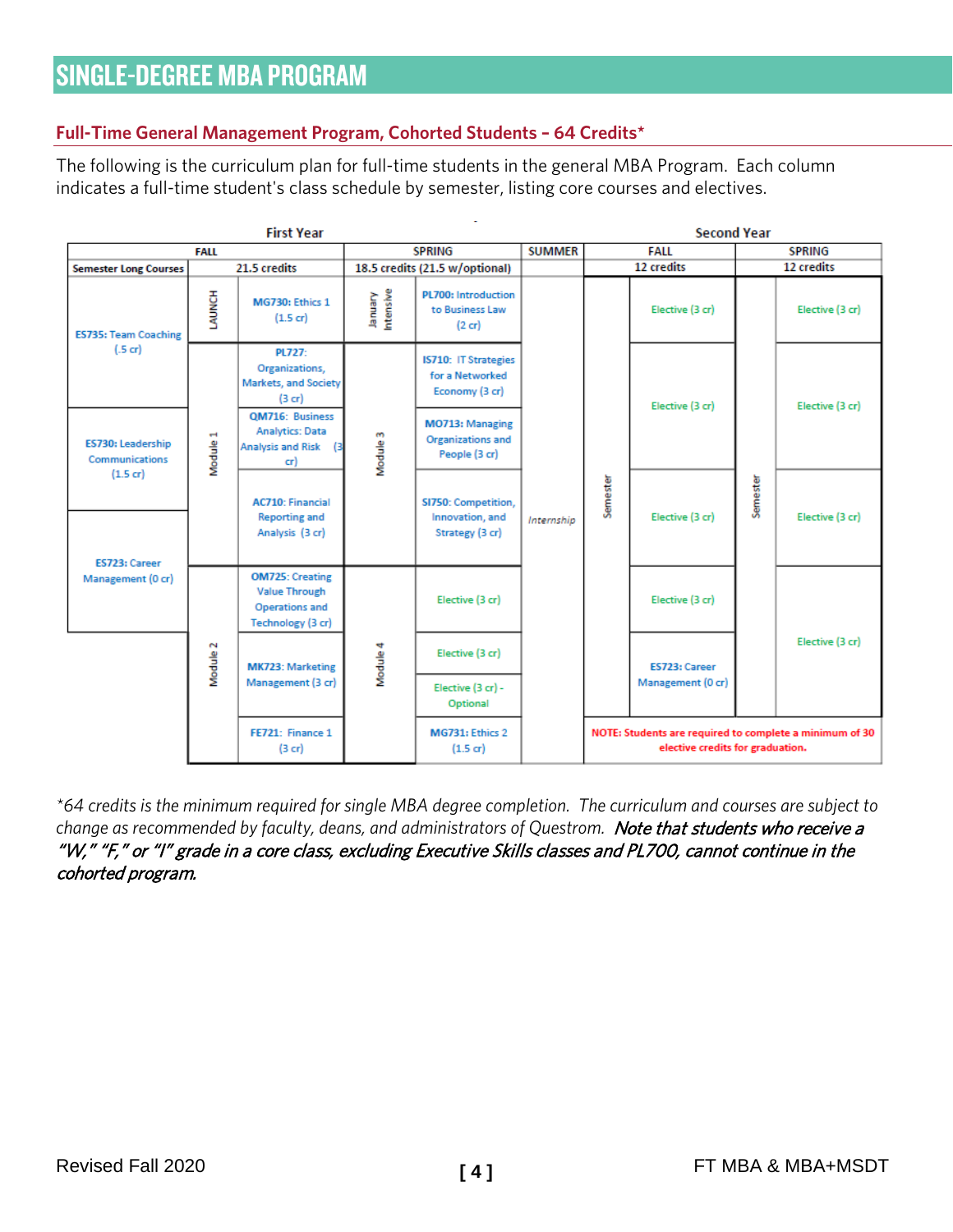# <span id="page-5-0"></span>**Health Sector Management Program – 64 Credits\***

The HSM Program consists of:

- 34 credits of MBA core courses
- 9 credits of HSM core courses and 6 credits of HSM elective courses
- 15 credits of general electives
- Health Sector internship

Building on the skills acquired in the core MBA Program, the Health Sector Management curriculum focuses on health service delivery, life science products, and pharmaceuticals.



*\*64 credits is the minimum required for Health Sector MBA degree completion. The curriculum and courses are*  subject to change as recommended by faculty, deans, and administrators of Questrom. Note that students who receive a "W", "F" or "I" grade in a core class, excluding Executive Skills classes and PL700 cannot continue in the cohorted program.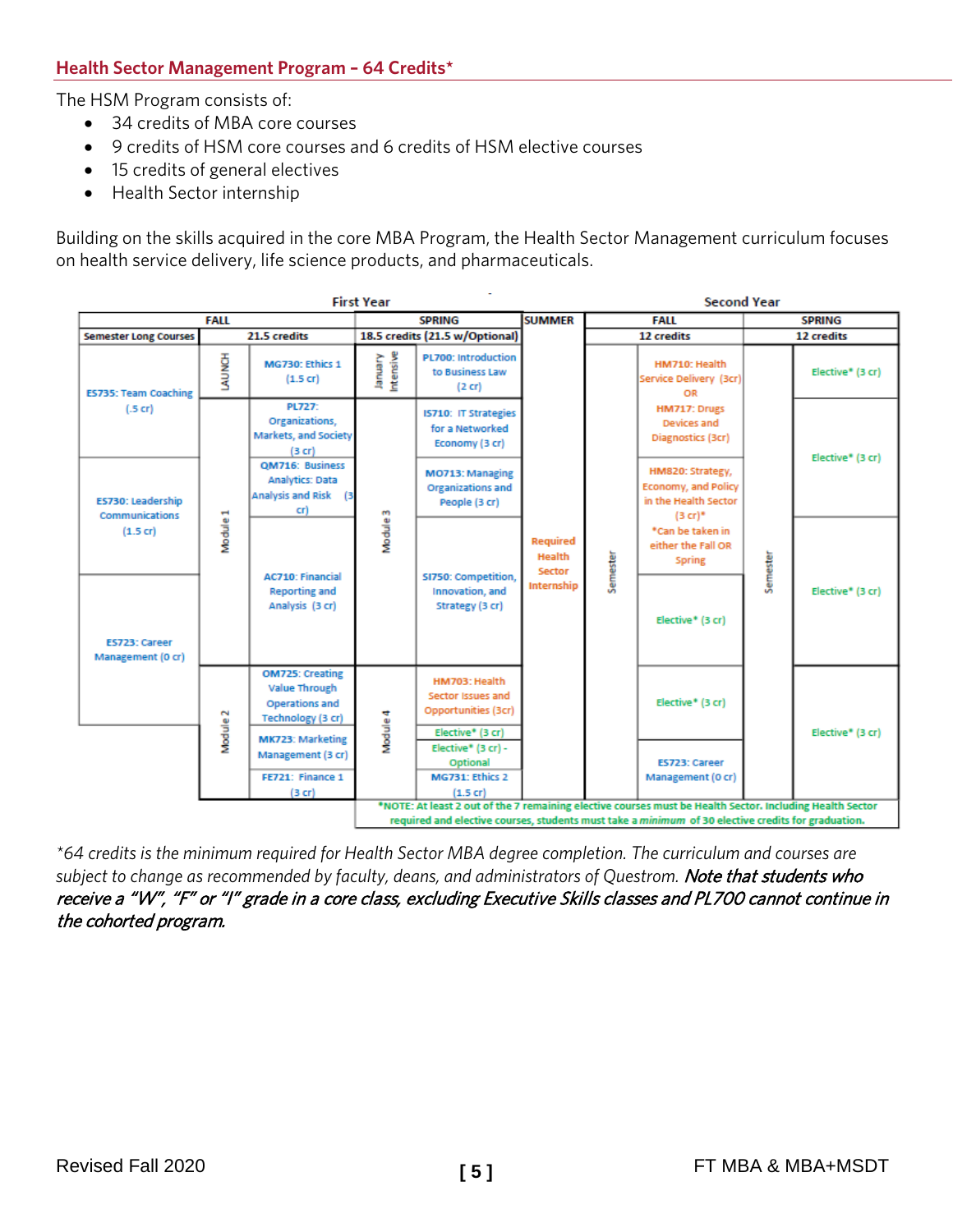<span id="page-6-0"></span>The Social Impact Program is available to full-time and part-time students and consists of:

- 34 credits of MBA core courses
- 3 credit Social Impact core course and 9 credits of Social Impact elective courses
- 18 credits of general electives
- Social Impact internship



*\*64 credits is the minimum required for Social Impact MBA degree completion. The curriculum and courses are subject to change as recommended by faculty, deans, and administrators of Questrom. Note that students who receive a "W", "F" or "I" grade in a core class, excluding Executive Skills classes and PL700 cannot continue in the cohorted program.*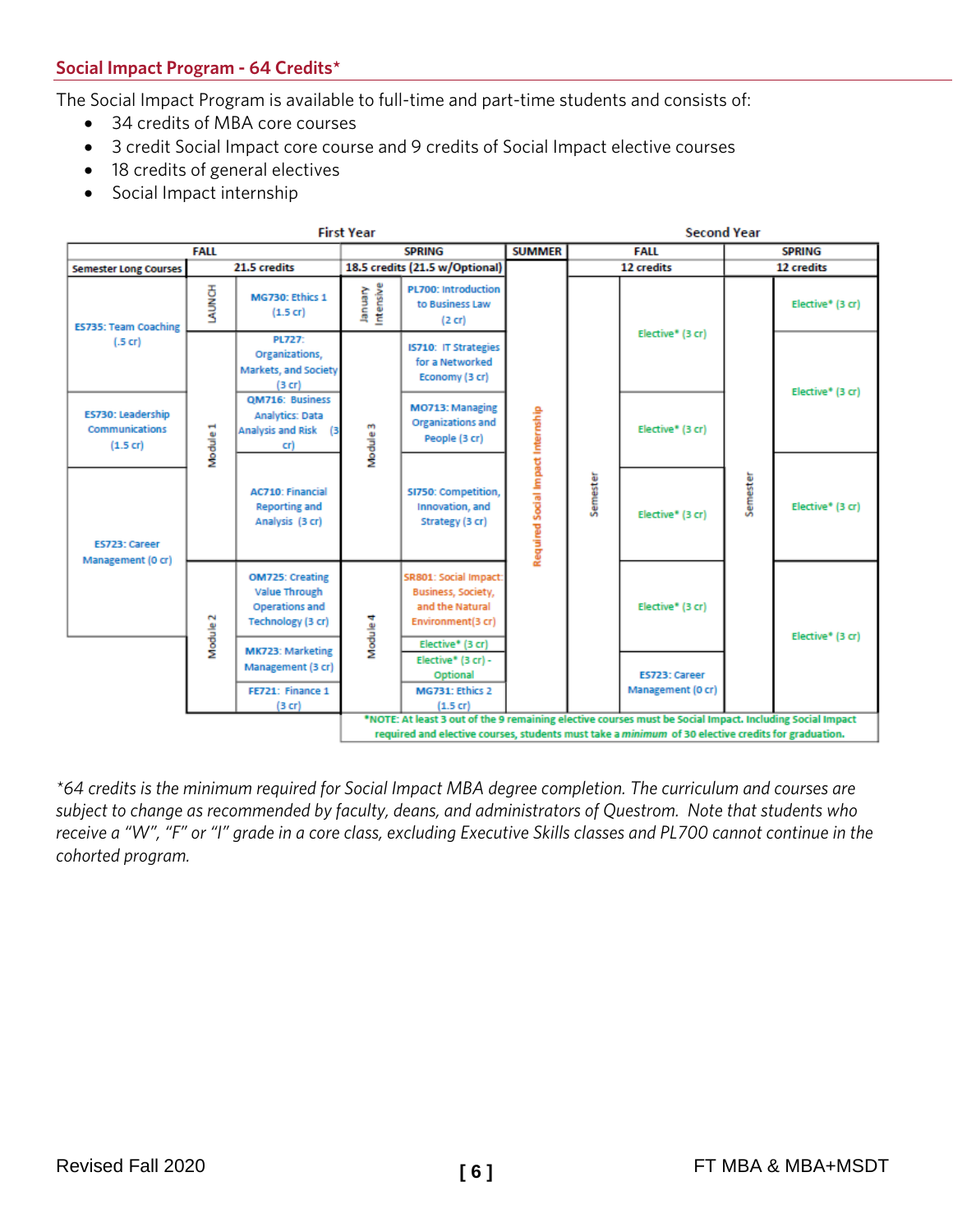# <span id="page-7-0"></span>DUAL DEGREE PROGRAMS

The Questrom School of Business offers dual degree programs with the Information Systems Department in Questrom (MBA+MSDT) and other schools and colleges within the University.

# <span id="page-7-1"></span>**MBA+MSDT - 84 Credits**

The MBA+MSDT degree is an 84-credit program that awards both an MBA degree and a Master of Science in Digital Technology degree.\* The program consists of the following curriculum:

#### <span id="page-7-2"></span>**MBA Curriculum - 40 Credits**

34 required MBA credits + 6 elective credits

<span id="page-7-3"></span>

|              | Requirements for the Master of Business Administration (40 total credits required) |
|--------------|------------------------------------------------------------------------------------|
| MG730        | Ethical Leadership in a Global Economy I (1.5 cr.)                                 |
| ES723        | Career Management (0 cr.)                                                          |
| ES730        | Leadership Communication (1.5 cr.)                                                 |
| ES735        | Team Coaching (0.5 cr.)                                                            |
| AC710        | Financial Reporting and Analysis (3 cr.)                                           |
| QM716        | Business Analytics: Data Analysis and Risk (3 cr.)                                 |
| PL727        | Organizations, Markets, and Society (3 cr.)                                        |
| FE721        | Finance 1 (3 cr.)                                                                  |
| <b>MK723</b> | Marketing Management (3 cr.)                                                       |
| OM725        | Creating Value through Operations and Technology (3 cr.)                           |
| <b>PL700</b> | Introduction to Business Law (2 cr.)                                               |
| <b>IS710</b> | IT Strategies for a Networked Economy (3 cr.)                                      |
| MO713        | Managing Organizations and People (3 cr.)                                          |
| SI750        | Competition, Innovation, and Strategy (3 cr.)                                      |
| MG731        | Ethical Leadership in a Global Economy II (1.5 cr.)                                |
|              | Graduate Electives (6 cr.)                                                         |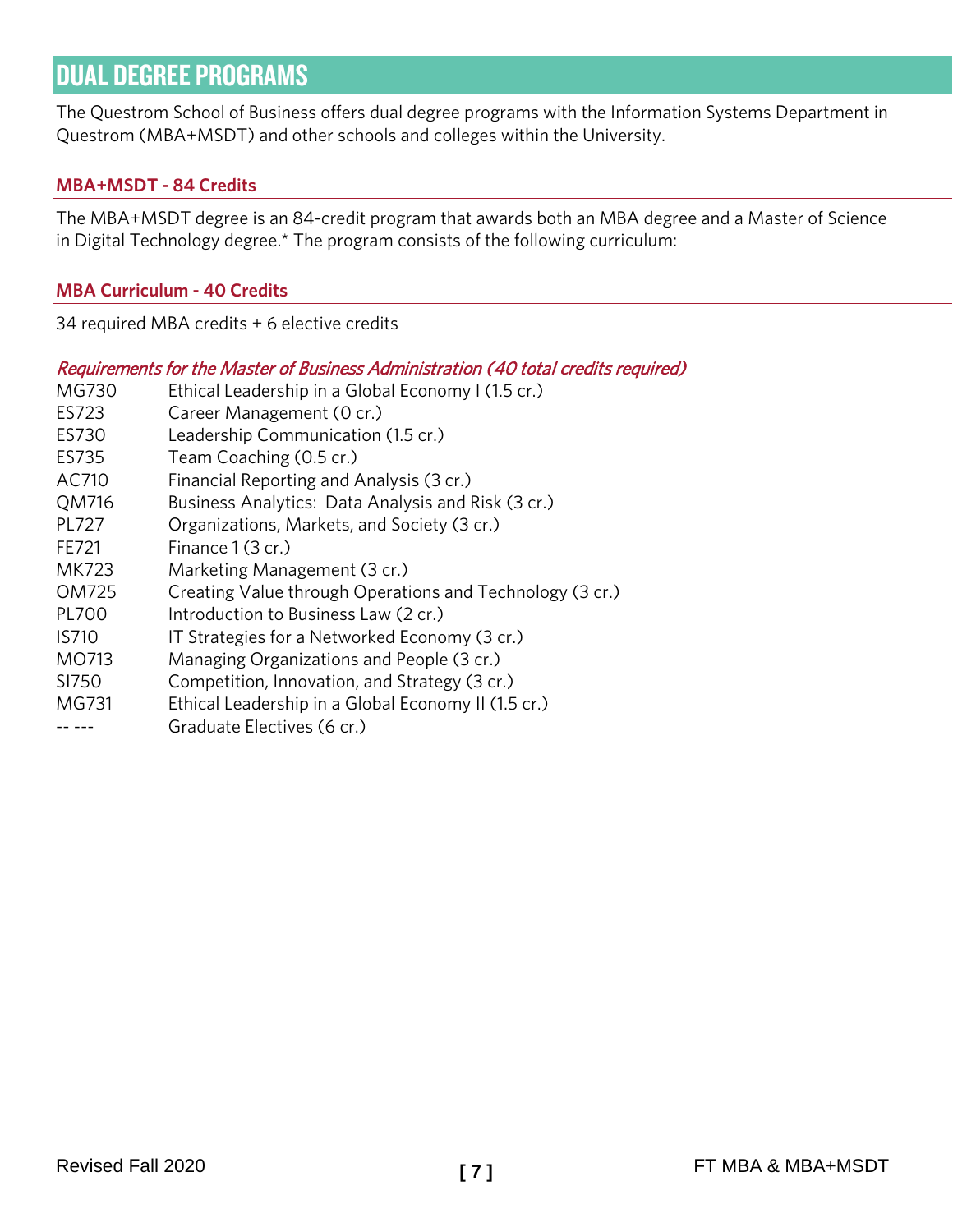<span id="page-8-0"></span>29 required MSDT credits 15 elective credits

# <span id="page-8-1"></span>Requirements for the MS in Digital Technology (44 total credits required)

- IS717 IT Applications in Management (3 cr.)
- IS833 The Analytic Enterprise (3 cr.)
- IS756 Digital Project Build (3 cr.)
- IS889 Data Management (3 cr.)
- IS754 Human Centered Design (2 cr.)
- IS883 Synthesizing Digital Efforts to Deliver Better Outcomes (3 cr.)
- IS890 Digital Practicum (3 cr.)
- -- --- Required MSDT Electives (9 cr.)
- -- --- Graduate Electives (15 cr.)

*\*Please note: If a student decides to drop the MBA+MSDT program, all MSDT required courses will be counted toward the MBA degree as electives, and the student will be required to graduate when he or she has fulfilled the 64 credit degree requirement. Students must also meet with their advisor and complete a program change form.*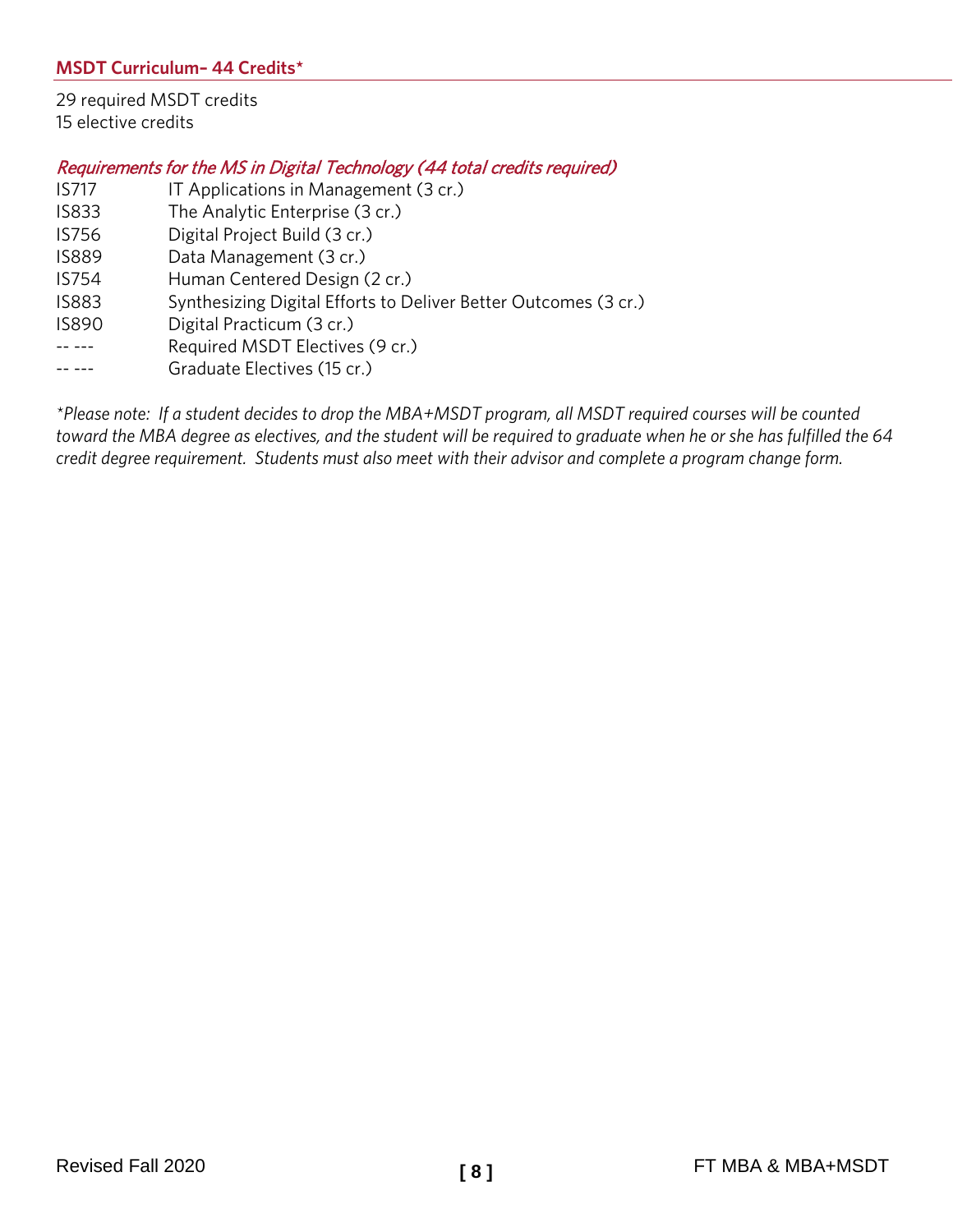#### <span id="page-9-0"></span>**MBA + MSDT Curriculum– 84 Credits\***

| <b>First Year</b>                      |                                                                                                                                                                    |                                                                                                    |                                                                           | <b>Second Year</b> |                                                                                 |                                                     |                                        |                           |                                                                                                     |                             |                                    |                  |
|----------------------------------------|--------------------------------------------------------------------------------------------------------------------------------------------------------------------|----------------------------------------------------------------------------------------------------|---------------------------------------------------------------------------|--------------------|---------------------------------------------------------------------------------|-----------------------------------------------------|----------------------------------------|---------------------------|-----------------------------------------------------------------------------------------------------|-----------------------------|------------------------------------|------------------|
| <b>Semester Long</b><br><b>Courses</b> |                                                                                                                                                                    | <b>FALL</b><br>21.5 credits                                                                        | <b>SPRING</b>                                                             |                    | <b>SUMMER</b><br>24.5 credits                                                   |                                                     | 8 credits                              | <b>FALL</b><br>15 credits |                                                                                                     | <b>SPRING</b><br>15 credits |                                    |                  |
| <b>ES735: Team</b><br>Coaching (.5 cr) | <b>HONUN</b>                                                                                                                                                       | MG790: Ethics 1<br>$(1.5 \text{ cr})$                                                              | an uary Intensives                                                        | 1                  | <b>IS717: IT Applications in</b><br>Management (3 cr)                           |                                                     | IS756: Digital Product<br>Build (3 cr) |                           | ES723: Career<br>Management<br>(0 <sub>cr</sub> )                                                   |                             | IS890: Digital<br>Practicum (3 cr) |                  |
|                                        |                                                                                                                                                                    |                                                                                                    |                                                                           | 2                  | <b>PL700: Intro to Business</b><br>Law $(2 \text{ cr})$                         | Intensives                                          |                                        |                           |                                                                                                     |                             |                                    |                  |
| ES730: Leadership<br>Communications    |                                                                                                                                                                    | PL727: Organizations,<br>Markets, and Society<br>(3 cr)                                            |                                                                           |                    | <b>IS710: IT Strategies for a</b><br><b>Networked Economy</b><br>$^{13}$<br>cr) | IS889: Data Management<br>Vay<br>(3 <sub>cr</sub> ) |                                        |                           | <b>IS883: Synthesizing</b><br><b>Digital Efforts to</b><br><b>Deliver Better</b><br>Outcomes (3 cr) |                             | Elective (3 cr)*                   |                  |
| $(1.5 \text{ cr})$                     | Module <sub>1</sub>                                                                                                                                                | <b>OM716: Business</b><br><b>Analytics: Data</b><br><b>Analysis and Risk</b><br>(3 <sub>cr</sub> ) | Module <sub>3</sub>                                                       |                    | MO713: Managing<br><b>Organizations and People</b><br>$(3$ cr $)$               | IS754: Human Centered<br>Design (2 cr)              |                                        |                           | Elective (3 cr)*                                                                                    |                             | Elective (3 cr)*                   |                  |
| <b>ES723: Career</b><br>Management     |                                                                                                                                                                    | <b>AC710: Financial</b><br><b>Reporting and Analysis</b><br>(3 cr)                                 |                                                                           |                    | SI750: Competition,<br><b>Innovation, and Strategy</b><br>$(3 \text{ cr})$      |                                                     |                                        | Semester                  |                                                                                                     | Semester                    |                                    |                  |
| (0cr)                                  |                                                                                                                                                                    | <b>OM725: Creating Value</b><br><b>Through Operations</b><br>and Technology (3 cr)                 | IS833: The Analytic<br>Enterprise (3 cr)<br>Mo dule 4<br>Elective (3 cr)* |                    |                                                                                 |                                                     | <b>Summer Internship</b>               |                           |                                                                                                     | Elective (3 cr)*            |                                    | Elective (3 cr)* |
|                                        | Module 2                                                                                                                                                           | <b>MK723: Marketing</b><br>Management (3 cr)                                                       |                                                                           |                    |                                                                                 | (Optional, but Encouraged)                          |                                        |                           | Elective (3 cr)*                                                                                    |                             |                                    |                  |
|                                        |                                                                                                                                                                    | FE721: Finance 1                                                                                   |                                                                           |                    | Elective (3 cr)*                                                                |                                                     |                                        |                           |                                                                                                     |                             | Elective (3 cr)*                   |                  |
|                                        |                                                                                                                                                                    | (3 <sub>cr</sub> )                                                                                 |                                                                           |                    | MG731: Ethics 2 (1.5 cr)                                                        |                                                     |                                        |                           |                                                                                                     |                             | Elective (3 cr)*                   |                  |
|                                        | *NOTE: At least 3 out of the 10 electives must be MSDT electives. Including MSDT electives, students must take a minimum of 30<br>elective credits for graduation. |                                                                                                    |                                                                           |                    |                                                                                 |                                                     |                                        |                           |                                                                                                     |                             |                                    |                  |

# <span id="page-9-1"></span>MBA+MSDT Credit Distribution (84 Total Credits)

*MBA 40 Credits: 34 required MBA credits + 6 elective credits MSDT 44 Credits:* 29 required MSDT credits (20 core and 9 required elective credits) + 15 elective credits

*\*84 credits is the minimum required for MBA+MSDT degree completion. Summer courses are always charged at the per credit rate and are not included in Fall or Spring semester tuition. Full time tuition in Fall or Spring will also cover credit in excess of 18 if the student's curriculum requires it. The curriculum and courses are subject to change as recommended by faculty, deans, and administrators of Questrom.*

Note that students who receive a "W", "F" or "I" grade in a core class, excluding Executive Skills classes and PL700, cannot continue to be cohorted the following semester*.*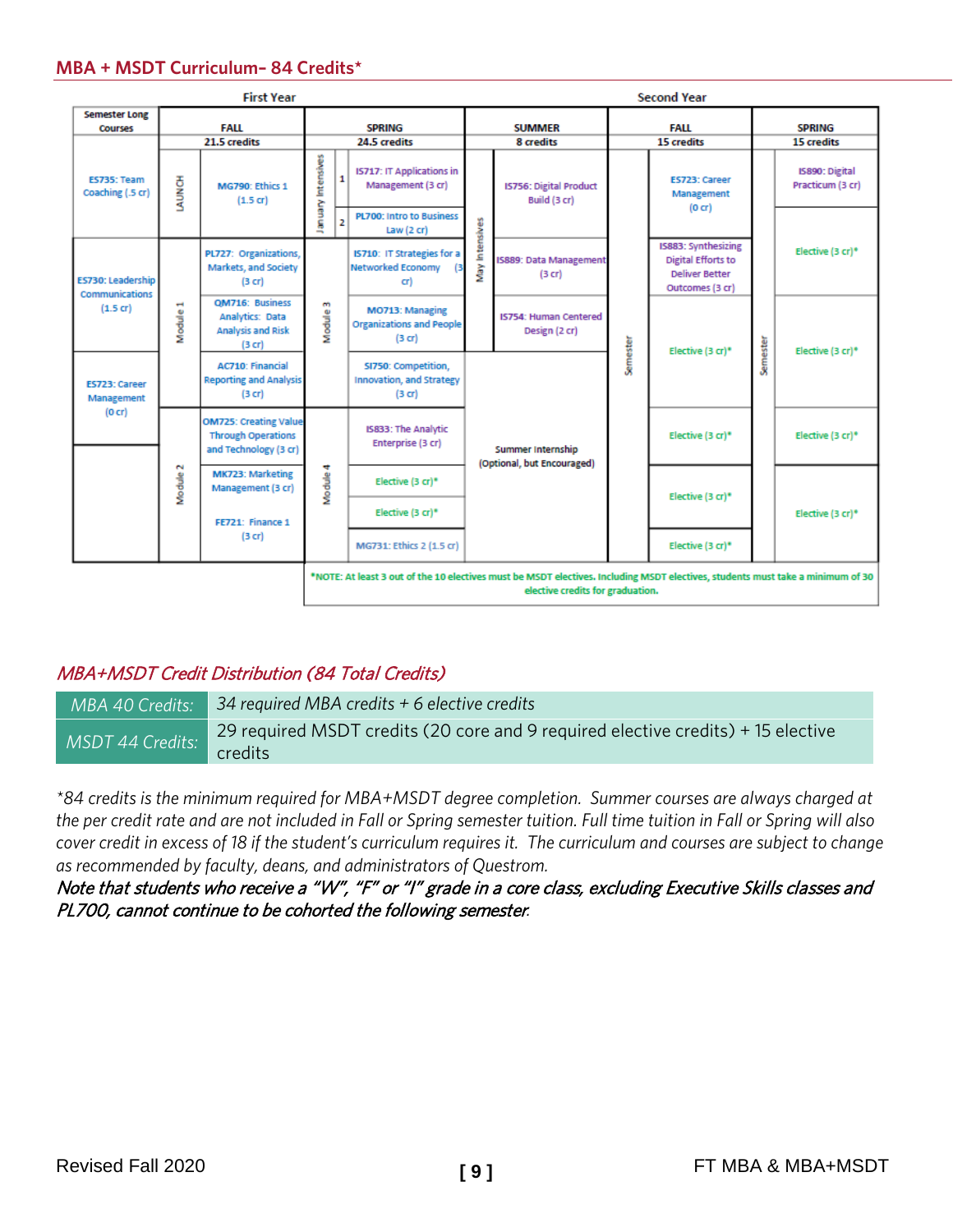# <span id="page-10-0"></span>**Dual Degree Programs (other than MBA+MSDT)**

Dual degree candidates must fulfill the degree and residency requirements of both schools. The curriculum chart represents the minimum 40-credit residency of the Questrom School of Business MBA degree. The order of courses may vary slightly by program. Dual degree students who have elective transfer credits are required to take additional School of Business elective(s) to fulfill the residency requirement.

Dual degree requirements may vary by program. Please contact the Grad Center for specific dual degree program requirements.

| Fall - 21.5 Credits                                                                       | Spring - 18.5 Credits                                                                                |
|-------------------------------------------------------------------------------------------|------------------------------------------------------------------------------------------------------|
| <b>MG730</b><br>Ethical Leadership in a Global<br>Economy I<br>$(1.5 \text{ credits})$    | <b>PL700</b><br>Introduction to Business Law<br>(2 credits)                                          |
| <b>PL727</b><br>Organizations, Markets, and<br>Society<br>(3 credits)                     | <b>IS710</b><br>IT Strategies for a Networked<br>Economy<br>(3 credits)                              |
| QM716<br>Business Analytics: Data Analysis<br>and Risk<br>(3 credits)                     | <b>OB713</b><br>Leading Organizations and People<br>(3 credits)                                      |
| AC710<br><b>Financial Reporting and Analysis</b><br>(3 credits)                           | SI750<br>Competition, Innovation, and<br>Strategy<br>(3 credits)                                     |
| <b>OM725</b><br><b>Creating Value Through Operations</b><br>and Technology<br>(3 credits) | <b>MBA Elective</b><br>(3 credits)                                                                   |
| <b>MK723</b><br>Marketing Management<br>(3 credits)                                       | <b>MBA Elective</b><br>(3 credits)                                                                   |
| FE721<br>Finance 1<br>(3 credits)                                                         | <b>MG731</b><br>Ethical Leadership in a Global<br><b>Economy II</b><br>(1.5 credits) - May intensive |
| <b>ES735</b><br><b>Team Coaching</b><br>$(0.5 \text{ credits})$                           |                                                                                                      |
| <b>ES730</b><br>Leadership Communication<br>$(1.5 \text{ credits})$                       |                                                                                                      |

# <span id="page-10-1"></span>MBA Portion of Dual Degree Programs – 40 Credit Residency Minimum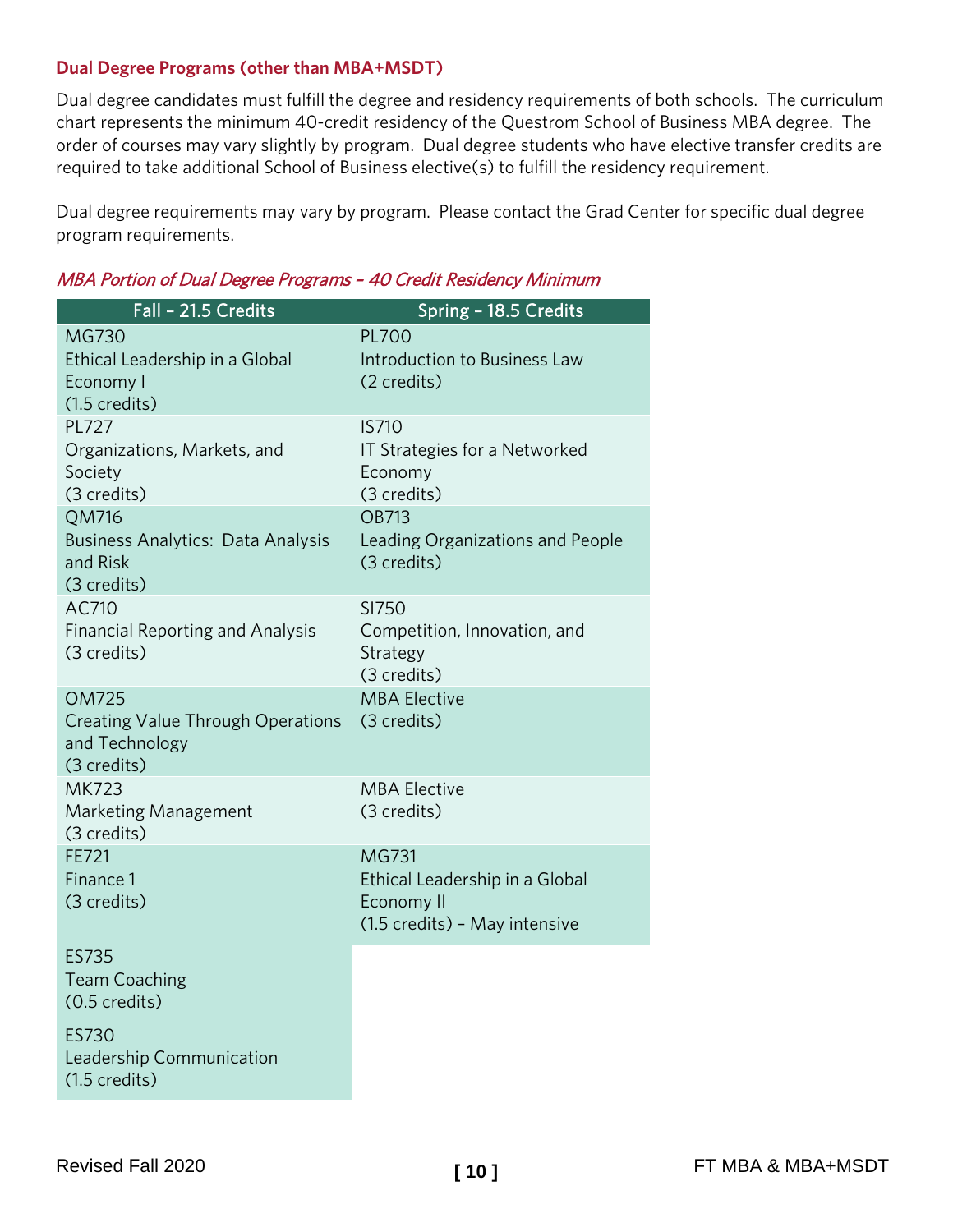#### MBA/MA in Economics

For information on the MA portion of the degree, please contact the Economics Department in the Graduate School of Arts and Sciences at 617-353-4454 o[r econma@bu.edu.](mailto:econma@bu.edu)

#### MBA/MA in International Relations

For information on the MA portion of the degree, please contact the Department of International Relations in the Graduate School of Arts and Sciences at 617-353-2979 or [psgsgrad@bu.edu.](mailto:psgsgrad@bu.edu)

#### MBA/MS in Product Design & Manufacture

For information on the MS portion of the degree, please contact the College of Engineering at 617-353-2814 or [mechems@bu.edu.](mailto:mechems@bu.edu)

#### MBA/MD

For information on the MD portion of the degree, please contact the Medical School at 617-638-4630.

#### MBA in Health Sector Management/Master of Public Health (MPH)

For information on the MPH portion of the degree, please contact the School of Public Health at 617-358- 2077 or [louisc@bu.edu.](mailto:louisc@bu.edu) 

# <span id="page-11-0"></span>ACADEMIC POLICIES & PROCEDURES

#### <span id="page-11-1"></span>**Student Advising**

Questrom is committed to providing academic advising to all Questrom graduate students to help them complete degree requirements successfully and achieve the maximum benefit from their educational opportunities. Academic Advisors (includes the Assistant Directors, Associate Director, and Assistant Dean) are available in the Graduate Academic & Career Development Center (Grad Center) to discuss course selection, decisions about concentrations, completion of degree requirements, adjustment and personal challenges, and available resources/services.

#### <span id="page-11-2"></span>**Attendance Policy**

Students should be aware that attendance is a critical part of Questrom graduate education and that absences may adversely affect a student's grade. Planned absences include classes missed for personal reasons such as job interviews and personal commitments (e.g., travel, attending a wedding) and unplanned absences for illness and family emergencies. For all absences, it is the student's responsibility to inform the faculty of this absence as soon as it is known. Students should also consult their course syllabi or contact individual faculty to understand the specific policies regarding missed classes that apply to the specific course.

#### <span id="page-11-3"></span>**Grades**

<span id="page-11-4"></span>Most courses for credit at Questrom are graded on a letter scale according to the following criteria:

| Level                       | Grade | <b>Honor Points/Credit</b> |
|-----------------------------|-------|----------------------------|
| <b>Superior Performance</b> |       | 4.0                        |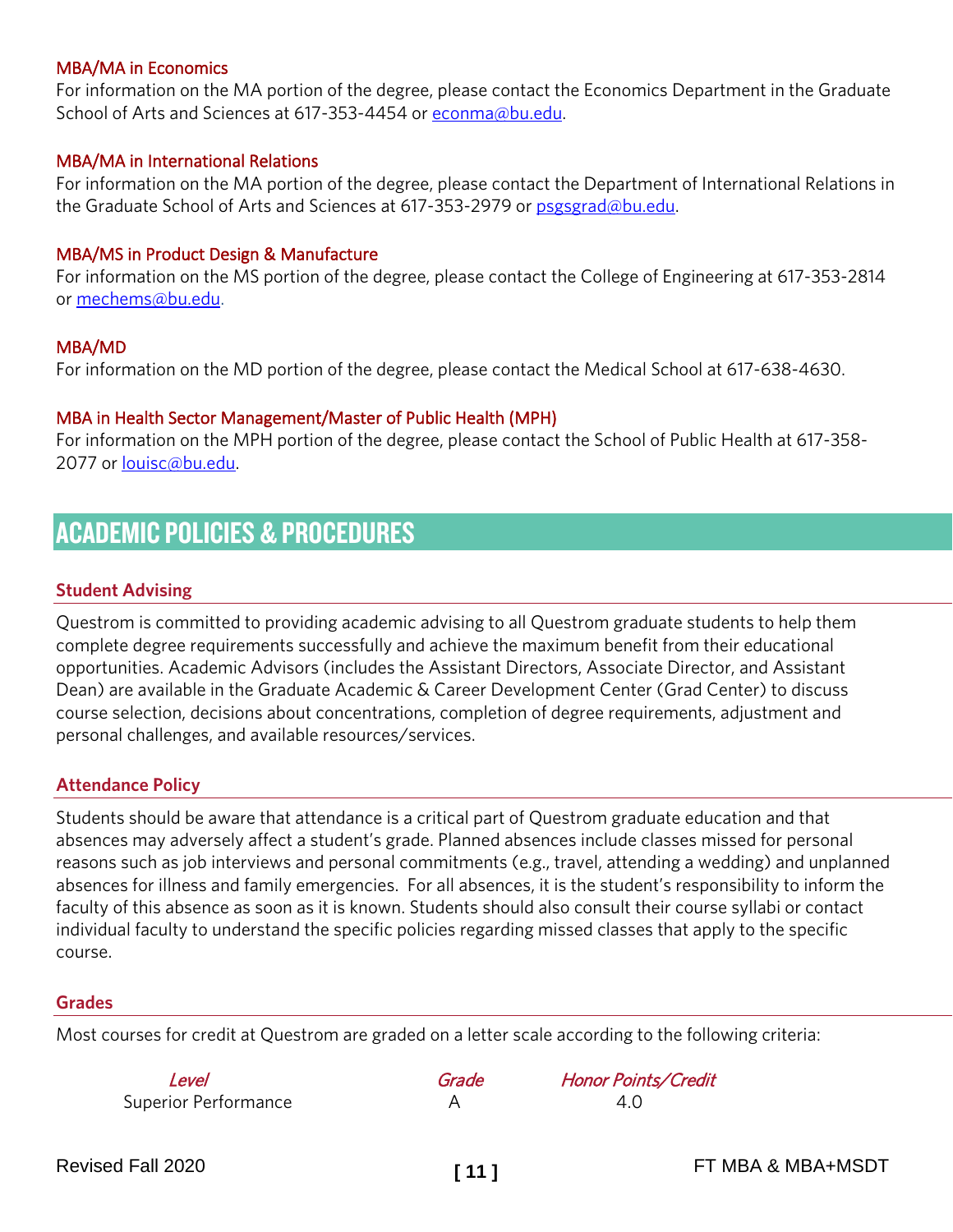|                                    | A-   | 3.7 |
|------------------------------------|------|-----|
|                                    | B+   | 3.3 |
|                                    | B    | 3.0 |
|                                    | B-   | 2.7 |
|                                    | $C+$ | 2.3 |
|                                    |      | 2.0 |
| Lowest Grade Acceptable for Credit | r -  | 1.7 |
| <b>Failing Grade</b>               |      | ).O |
|                                    |      |     |

# <span id="page-12-0"></span>**Policy on Grade Grievances for Graduate Students**

Grading is the prerogative of the faculty and is based upon a student's performance against a clearly articulated set of assignments, expectations, and standards.

Arbitrary grades are defined as those:

- assigned to a student on some basis other than performance in the course; or,
- assigned to a student by resorting to unreasonable standards different from those which were applied to other students in that course or section of the course; or,
- assigned to a student on the basis of criteria that are a substantial, unreasonable, and unannounced departure from the instructor's previously articulated standards.

Issues that do not meet one or more of these criteria of arbitrariness are not appropriate bases for a grade appeal under this policy. Only final course grades may be formally appealed. Grades that are the result of academic misconduct are not appealable. All grievances must be made in a timely manner within six weeks of the official posting of the grade.

Before filing a formal appeal, a student is urged to resolve any grievance informally by meeting with the instructor responsible for the grading of the course to discuss the student's concerns. The student is responsible for bringing copies of all relevant information to the meeting (i.e., course syllabus, assignment sheet, graded work). The student should be prepared to show evidence of arbitrary grading. The instructor is expected to discuss the student's concerns and to explain the basis for determining the grade.

If the student and the instructor are unable to arrive at a mutually agreeable solution, the student may file a formal appeal with the department chair of the instructor. The written appeal must detail the basis for the allegation of arbitrary grading and present adequate evidence that supports the allegation. The chair may seek to informally resolve the matter between the instructor and student or determine a resolution after review of all materials.

If the student wishes to appeal the chair's decision, they may do so to the Faculty Director of the student's degree program. Finally, the student may appeal the chair and faculty director's decision to the Dean, who will render a final decision.

#### <span id="page-12-1"></span>**Incomplete: "I"**

A grade of "I" indicates that course requirements, such as a final exam or written coursework, have not been completed by the end of the semester. An "I" grade is given at the instructor's discretion. The student must arrange with the instructor to complete the remaining requirements no later than the end of the following semester (not including summer term) by developing a completion plan/contract with the instructor. Being on a Leave of Absence does not extend the one semester time frame for completing outstanding work. When the work is completed, the instructor will determine the final grade. Please note that Full-time MBA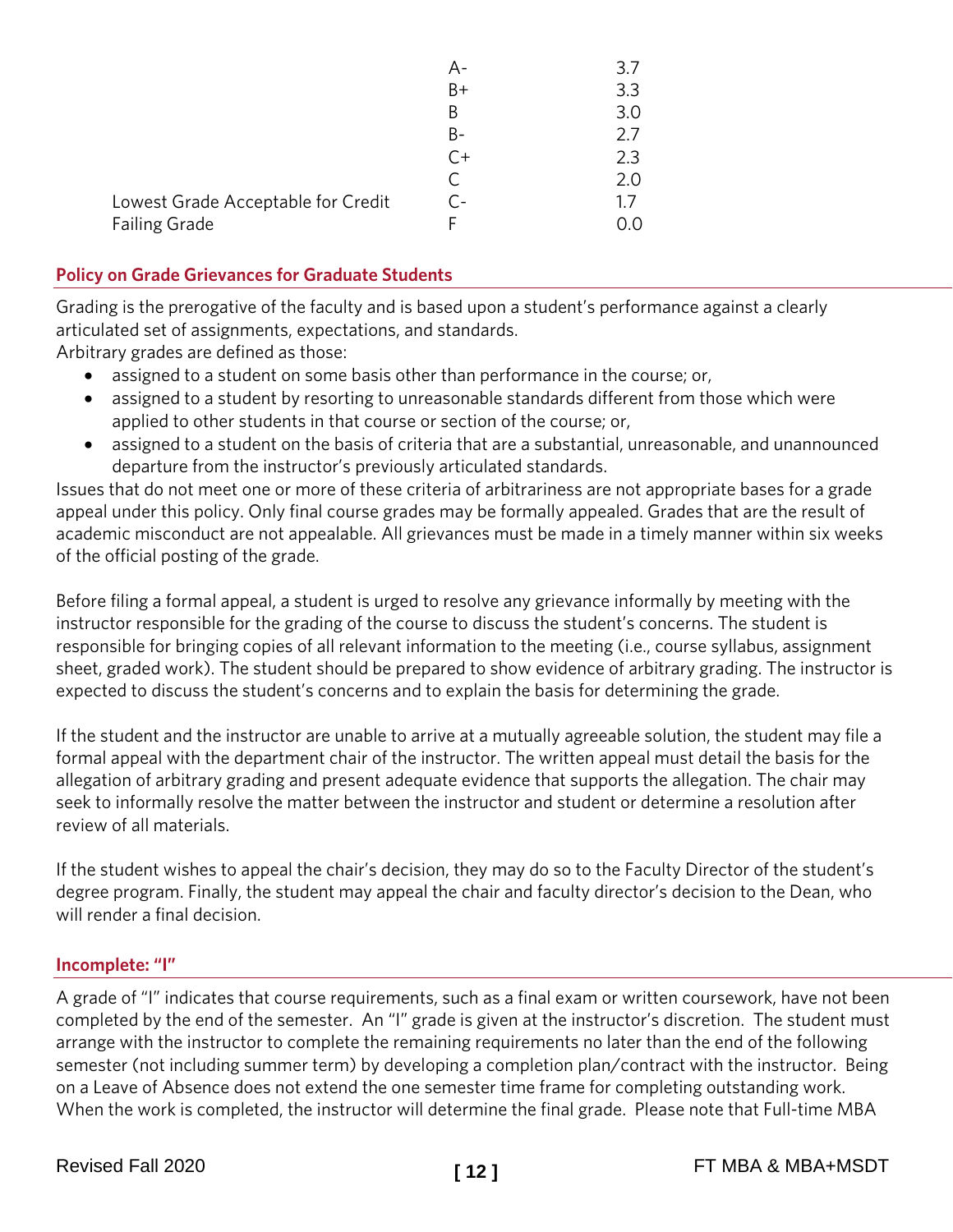students who receive an "I" in Module One or Module Two cannot continue to Module Three unless the "I" is resolved before the start of the Spring semester.

If work is not completed and a final grade is not submitted within one full academic semester from when the "I" was issued, the "I" will be converted into an "F" grade. In extenuating circumstances, a student may petition for an extension of the time limit to complete the work. The instructor who gave the "I" grade must endorse the written petition, which must then be submitted to the Grad Center. Students with incomplete grades in core courses, excluding Executive Skills courses, are not eligible to be inducted into Beta Gamma Sigma, the national business honor society.

An "I" grade has no honor points; therefore, it is not calculated into the cumulative GPA (CGPA). When the professor reassigns the grade once the student completes the work, or when the Grad Center's Assistant Registrar converts the "I" to an "F" following the procedures outlined above, the grade for the course is then included in the calculation of the GPA. Students may not graduate with an "I" grade on their transcript for courses counting towards their degree requirements.

# <span id="page-13-0"></span>**Course Withdrawal: "W"**

A grade of "W" in a course indicates that the course was dropped after the semester deadline to drop a class without a "W." A student who withdraws from a course forfeits the right to complete the course in that semester and to receive a grade. Please note that Full-time MBA students who receive a "W" in Module One or Module Two cannot continue to Module Three unless the "W" is resolved before the start of the spring semester. Students are charged full tuition for "W" grades, and the "W" appears on the student transcript.

# <span id="page-13-1"></span>**Course Failure: "F"**

A grade of "F" indicates failure to pass the course. A student who earns a grade of "F" in a core course (including Executive Skills classes, MG791, and PL700) must repeat that course with a passing grade. In order to meet credit requirements for graduation, a student who earns a grade of "F" in an elective course must subsequently repeat that course or take another elective and earn a passing grade. When a course is repeated, both the "F" and the subsequent grade remain on the student's permanent record, and both grades are included in the calculation of the cumulative grade point average (CGPA). Please note that Full-time MBA students who receive an "F" in Module One or Module Two cannot continue to Module Three unless the "F" is resolved before the start of the spring semester.

#### <span id="page-13-2"></span>**Retaking Courses**

MBA and MBA+MSDT students cannot retake a Questrom course that has been successfully completed in order to improve their grade performance and/or CGPA. MBA and MBA+MSDT students also cannot audit a class first and then retake it for credit. Courses in which a grade of "F" or "W" have been received can be retaken because "F" and "W" grades cannot be used to satisfy MBA or MSDT degree requirements. MBA and MBA+MSDT students can also retake non-Questrom graduate electives at Boston University in which they have received a grade below "B" because only non-Questrom electives with grades of B or higher can be used to satisfy MBA or MSDT degree requirements.

#### <span id="page-13-3"></span>**Grading Guidelines**

Questrom School of Business follows school-wide voluntary guidelines for MBA core courses that are graded: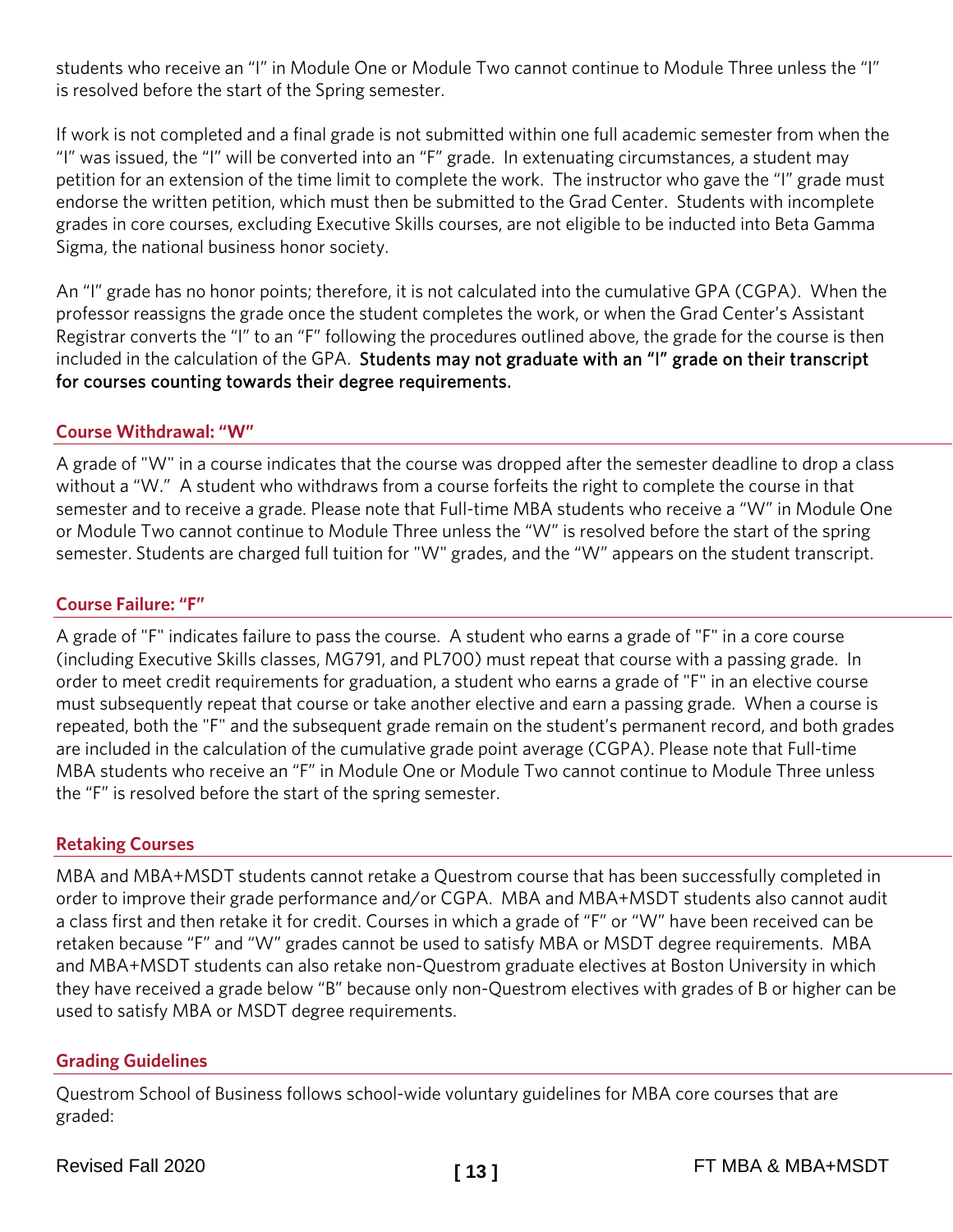- No more than 40% of grades in a class should be in the A or A- range
- Grades in the C+, C, or C- range are legitimate passing grades, and they should be used in the case of very low performing students.

Questrom School of Business follows school-wide voluntary guidelines for MBA elective courses that are graded:

• No more than 50% of grades in a class should be in the A or A- range

## <span id="page-14-0"></span>**Cumulative Grade Point Average (CGPA)**

All graded graduate-level courses taken at the BU Questrom School of Business to fulfill the MBA or MSDT requirements are included in the computation of the cumulative grade point average (CGPA). Grades are computed on a 4.00 scale. Please note that ES735 and MG791 are pass/fail courses. The grade of pass does not count towards the GPA but the grade of "F" does count in the GPA calculation. Coursework taken outside Questrom School of Business will not be calculated into the student's CGPA. If a student drops from the MBA+MSDT program, all MSDT courses taken would count toward the student's MBA CGPA.

# <span id="page-14-1"></span>Calculating CGPA

Dual degree (excluding MBA+MSDT) students will have cumulative grade point averages calculated separately for each degree. MBA+MSDT students will have one combined CGPA, which includes all Questrom graduate coursework. In order to calculate CGPA, divide the number of grade points earned in Questrom graduate courses (QST) by the number of QST credits attempted (do not include "W" or "P" grades). The grades and credits of all repeated courses are calculated in the GPA. The following grade symbols are not given honor points, and work recorded with any of these symbols is not used in the calculation of grade point averages: AU, P, W and MG. "I" grades are not computed until all required work is completed and an appropriate letter grade assigned.

 (Honor points for grade) x (credits in course) = Honor Points in Course (Total honor points from all QST courses)  $\div$  (total QST credits attempted) = Cumulative GPA

#### <span id="page-14-2"></span>**Grade Verification**

Federal law prohibits staff members from giving grades over the phone or via email. Students may receive their grades in one of the following ways:

- Students may obtain an unofficial or official copy of their grades/transcript by logging on to the Boston University Student Link [\(http://www.bu.edu/studentlink\)](http://www.bu.edu/studentlink), click on Academics, then on Transcript Preview and Ordering;
- At any time, a student may request a grade mailer in person at the Office of the Registrar [\(http://www.bu.edu/reg/\)](http://www.bu.edu/reg/).

#### <span id="page-14-3"></span>**Academic Honors**

Honors will be awarded to graduates whose cumulative Questrom grade point average (CGPA) is 3.55 or higher. High honors will be awarded to graduates whose cumulative Questrom CGPA is 3.70 or higher.

#### <span id="page-14-4"></span>Beta Gamma Sigma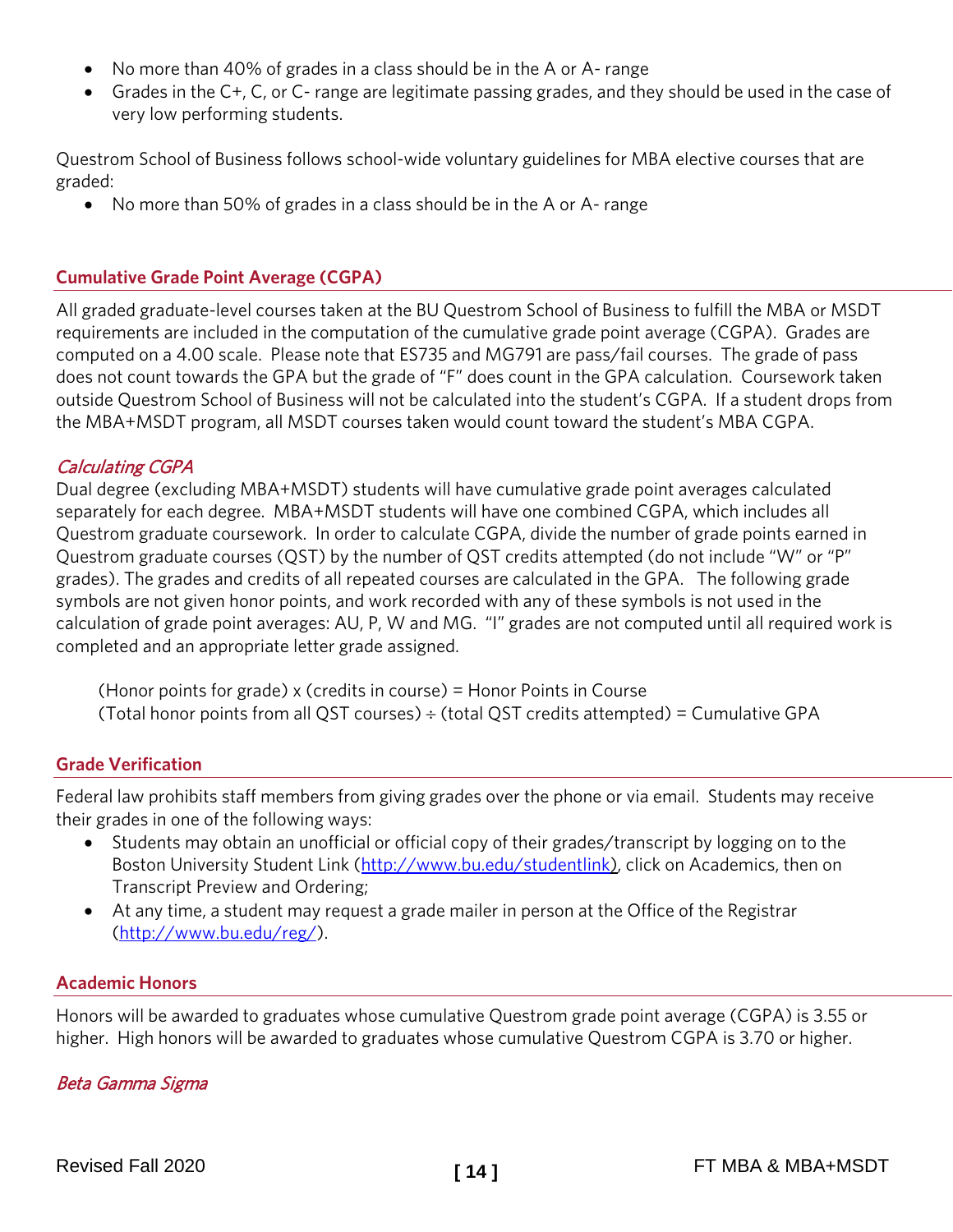The highest achieving MBA and MBA+MSDT students are eligible for induction into the Beta Gamma Sigma International Honor Society. Selection for Beta Gamma Sigma is made on the basis of cumulative GPA after the Summer 2 session of the first year.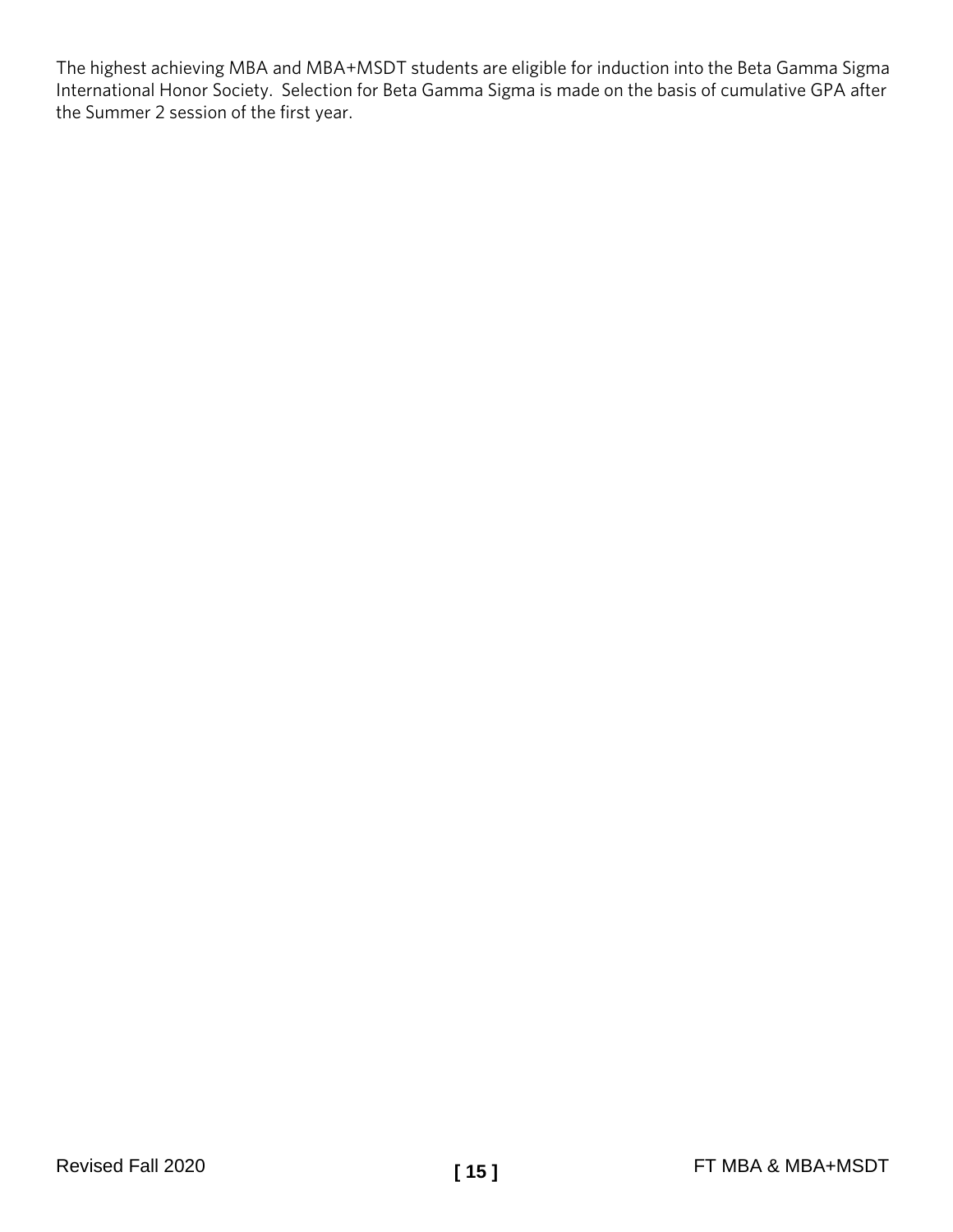# <span id="page-16-0"></span>**Academic Performance Review for MBA, MBA+MSDT***,* **& Dual Degree Students**

The MBA Center monitors students' academic performance at the end of modules, fall, spring and summer semesters up until the time of graduation. An MBA, MBA+MSDT, or dual degree student must maintain a cumulative Questrom grade point average (CGPA) of at least 2.70 (on a 4.0 scale) to be in good academic standing (i.e., to graduate). Coursework taken outside Boston University Questrom School of Business is not calculated into the student's CGPA.

The MBA Faculty Program Development Committee (PDC) has final responsibility for decisions regarding MBA, MBA+MSDT, and dual degree students with poor academic standing. The PDC determines whether students with poor performance will be withdrawn or permitted to stay in the MBA or MBA+MSDT and dual degree program and if so, what specific steps must be taken to regain good academic standing.

All MBA, MBA+MSDT, and dual degree students who are not in good academic standing (i.e., with CGPAs below 2.70) after 8 credits attempted will be referred to the PDC for review. Students will be informed of their academic position via their BU email address prior to the start of the subsequent semester or module. All students in poor academic standing must meet with their MBA Center advisor (in person or by telephone) within 48 hours of receipt of this communication to discuss the situation. If a Student Statement (described below) is submitted, this is due within 72 hours of the performance notification. It is the student's responsibility to be aware of the tight window between notice and action and plan accordingly.

Based on the student's Questrom CGPA there are two categories of poor academic performance:

- MBA, MBA+MSDT, and dual degree students with a Questrom CGPA *less than 2.70 but equal to or greater than 2.55* after 8 credits attempted will be placed on academic probation. The PDC will take one of the following probationary actions: (1) written warning, (2) written warning with requirements, or (3) required suspension for one or two semesters. The PDC determines the terms of the probation. The student will have the opportunity to provide a written statement concerning their academic performance to inform the PDC's probation plan (see \*Student Statement below). To remain in the program, students must make progress as outlined in the probation plan.
- MBA, MBA+MSDT, and dual degree students with a Questrom CGPA *less than 2.55* after 8 credits attempted will be informed that they have been flagged for withdrawal from the program. All withdrawal cases come to the PDC for a final review. As input into the PDC decision regarding permanent academic withdrawal, the student has the opportunity to provide a written statement explaining their academic performance (see \*Student Statement below).

After all program credits are completed, all MBA, MBA+MSDT, and dual degree students must achieve a 2.70 or higher CGPA in each of their degrees in order to graduate. Students are not permitted to take additional credits beyond the semester in which they have completed their degree requirements in order to improve their CGPA or restart enrollment, nor can they withdraw and re-enroll.

Please be aware that your CGPA can also affect your eligibility for continuing financial aid including scholarships and loans. Students must maintain satisfactory academic progress (at least 2.70 CGPA) in order to be eligible for continued Federal Loan and private educational loan funding.

*\*Student Statement: The Student Statement is voluntary though it is strongly encouraged as it offers the sole opportunity for student input into PDC decisions. The statement is self-reflective and provides the student's*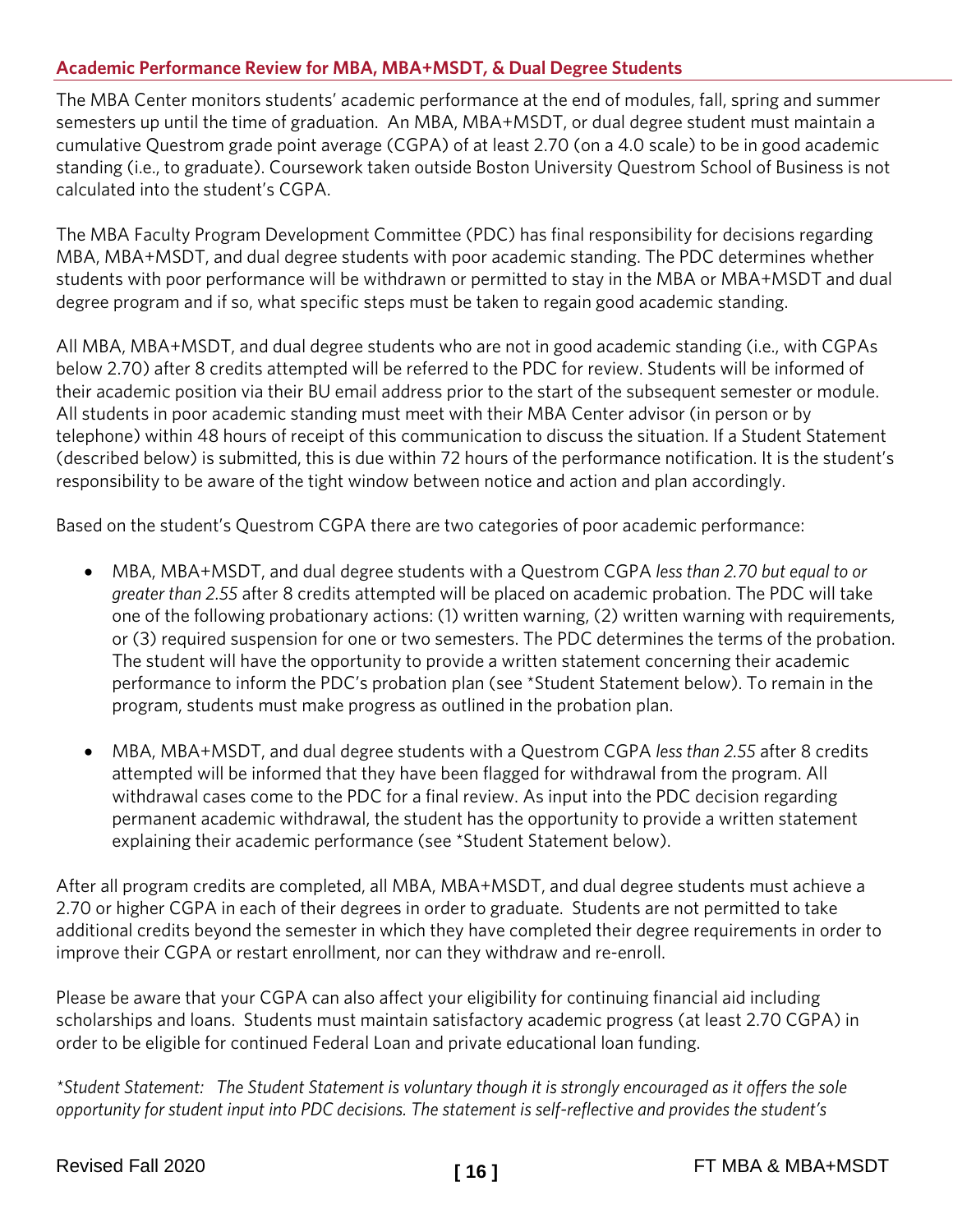*explanation for their poor academic performance. The Statement is due within 72 hours of notice of poor performance by the MBA Center. The Statement is the student's individual work product and must be prepared accordingly.* 

# <span id="page-17-0"></span>**Academic Conduct**

All students must adhere to Boston University's Academic Conduct Code, found on the Questrom World site [\(http://questromworld.bu.edu/acc/\)](http://questromworld.bu.edu/acc/). While matriculated in the MBA or MBA+MSDT Program all students are expected to exhibit appropriate behavior in their academic performance. Any student who fails to do so will be brought before Questrom's Academic Conduct Committee, as outlined in the University's Academic Conduct Code, for appropriate action. Students may be suspended or expelled at the discretion of the Committee.

# <span id="page-17-1"></span>COURSE LOAD

# <span id="page-17-2"></span>**Full-Time Status**

Individuals who register for 12 or more credits are considered full-time students by the University and are charged a flat full-time tuition rate during the academic year, which covers 12 to 18 credits per semester. International students are required to be enrolled full-time each semester of the academic year (Fall/Spring). However, with the permission of the International Students and Scholars Office (ISSO), international students with F-1 immigration status can apply for a reduced course load and enroll less than full-time in their final semester of study during the academic year. Before applying for a reduced course load, all students must notify their MBA Center advisor.

# <span id="page-17-3"></span>**MBA+MSDT Course Load**

MBA+MSDT students take 21.5 credits in the fall semester and 24.5 credits in the spring semester of their first year. They take 8 credits in the summer between the first and second years, 15 credits in the fall of their second year, and 15 credits in the spring. Students required to take a course load beyond 18 credits will automatically be granted a waiver for the additional charges up to the number of credits prescribed in their curriculum for that semester. MBA+MSDT students must pay per-credit tuition for their summer required courses.

#### <span id="page-17-4"></span>**Student Enrollment Status**

Students whose enrollment status (part-time/full-time) is inconsistent with the number of credits for which they have registered are considered "out of status" by the Registrar's Office and Student Accounting Services. Students who are "out of status" will have a hold placed on their student account and will not be included on instructors' class lists. Students may change their official enrollment status by contacting their academic advisor.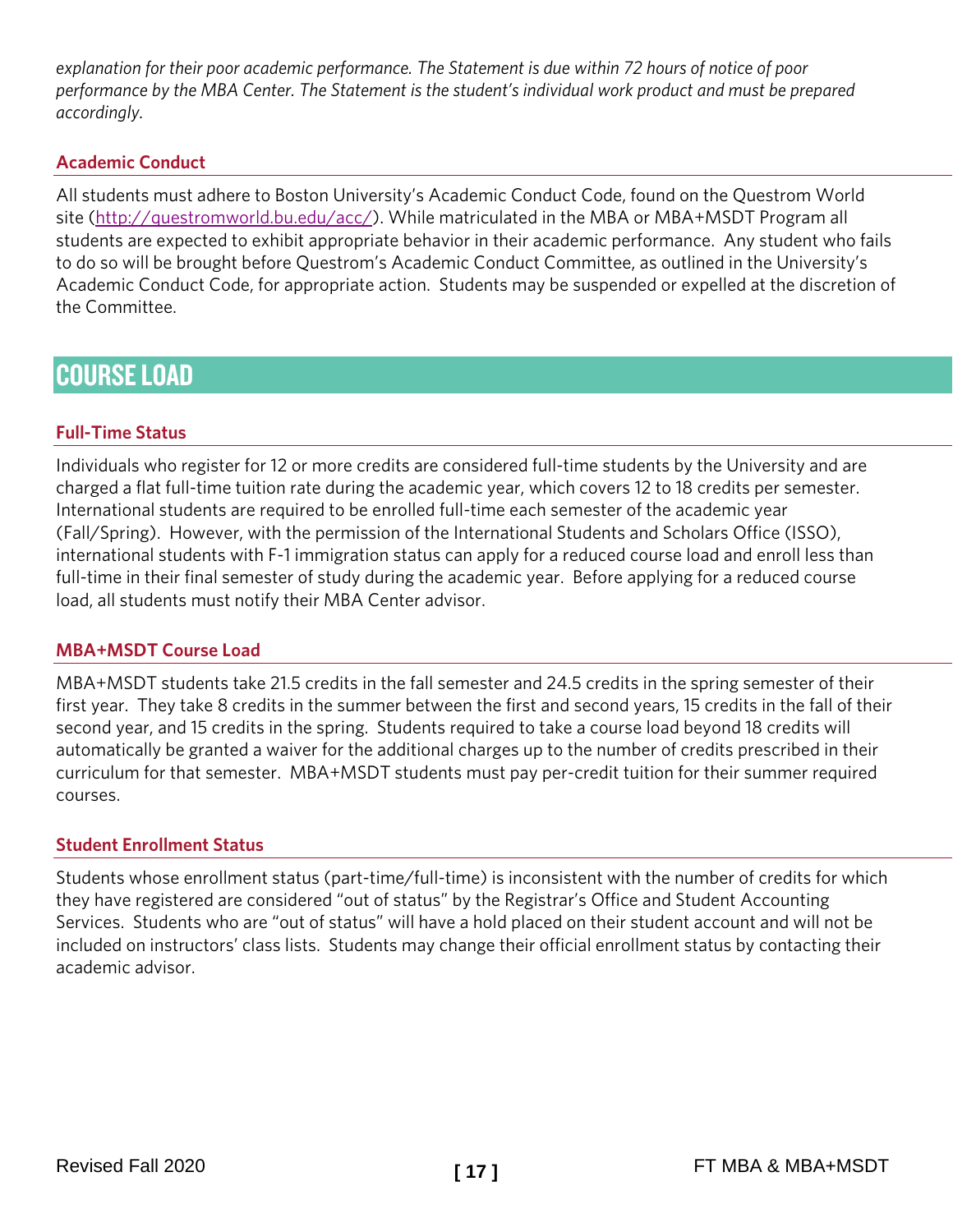# <span id="page-18-0"></span>**Course Overload**

Standard full-time tuition covers 12-18 credits per semester. All full-time students can automatically take up to 18 credits per semester. Overloading is registering for more than 18 credits in a semester. Every additional credit beyond 18 credits will incur per-credit charges, unless it is one of the automatic overloads that is listed below. If your program requires you to take a course load beyond 18 credits, you will automatically be granted an overload covering the additional charges. All courses taken beyond the overload maximum will be charged at the per-credit rate. Dual Degree Students: Please contact your advisor to determine the course overload policy for your particular program.

First year students may not overload beyond their prescribed curriculum. If you meet the following conditions, you can automatically overload your coursework up to the amounts listed below for the same standard full-time tuition cost, and there is no need to submit the overload form:

- You are in your last two semesters of the program.
- Your cumulative QST GPA is 2.70 or higher.

Please note that we will consider an additional one-credit overload (beyond what is outlined below) if you are registered for IM885 or because you are taking a four-credit graduate elective at another BU program. To overload for an additional credit for one of these reasons, please submit the overload form, available on the MBA Center site [\(http://questromworld.bu.edu/grad/essentials/forms\)](http://questromworld.bu.edu/grad/essentials/forms).

|                                | 2nd Year Fall<br><b>Semester Prescribed</b><br>Curriculum | 2nd Year Fall<br><b>Semester Potential</b><br><b>Max Credits</b> | 2nd Year Spring<br>Semester Prescribed<br>Curriculum | 2 <sup>nd</sup> Year Spring<br><b>Semester Potential</b><br><b>Max Credits</b> |
|--------------------------------|-----------------------------------------------------------|------------------------------------------------------------------|------------------------------------------------------|--------------------------------------------------------------------------------|
| <b>Full-Time</b><br><b>MBA</b> | 12 credits                                                | 18 credits (an extra<br>6 credits is already<br>built in)        | 12 credits                                           | 18 credits (an extra<br>6 credits are already<br>built in)                     |
| MBA+<br><b>MSDi</b>            | 15 credits                                                | 18 credits (an extra<br>3 credits is already<br>built in)        | 15 credits                                           | 18 credits (an extra<br>3 credits are already<br>built in)                     |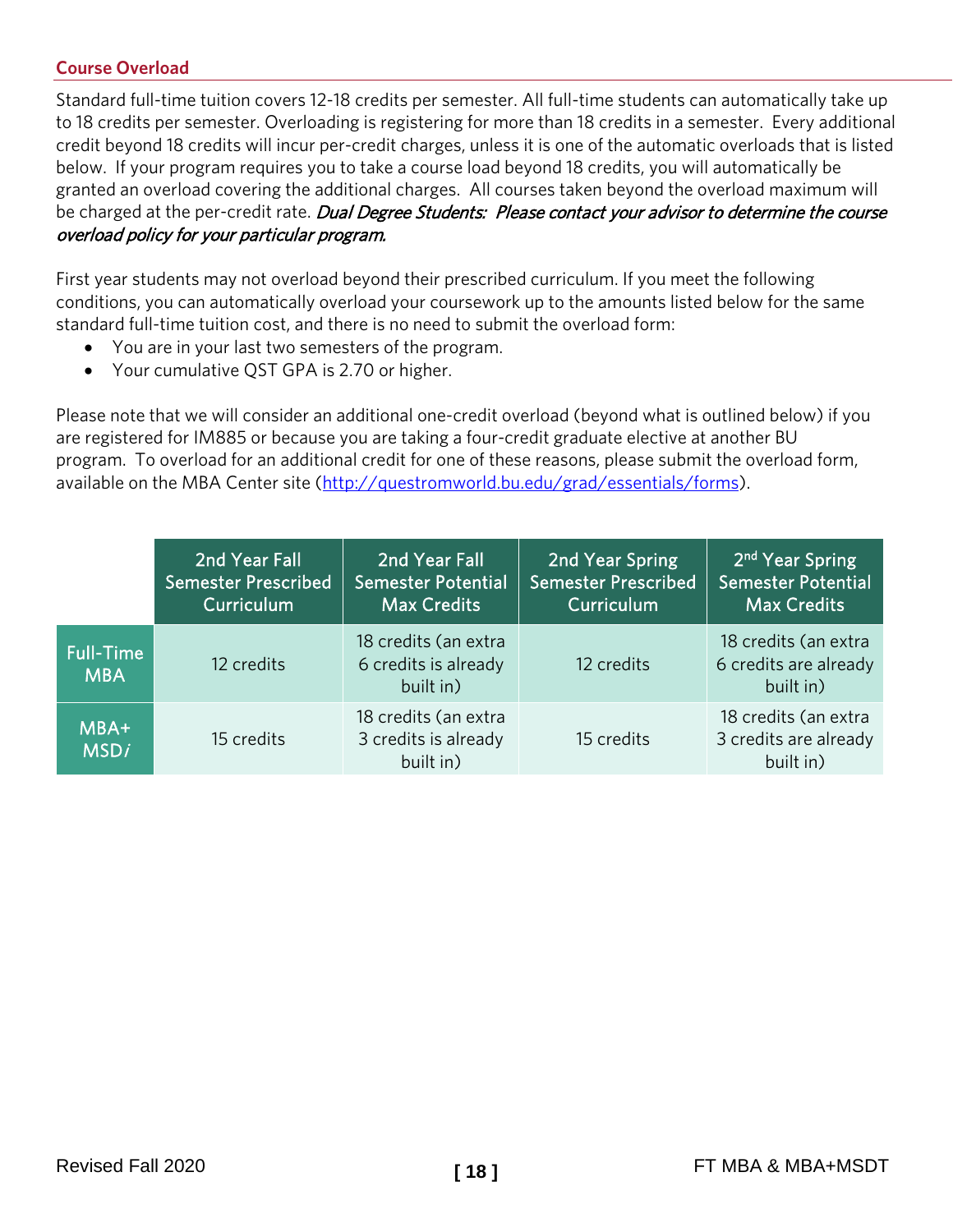# <span id="page-19-0"></span>COURSE INFORMATION

# <span id="page-19-1"></span>**Course Identification**

Courses are identified with a combination of numbers and letters. On the Student Link, the course number is preceded by a school or college designation. All courses at the Questrom School of Business are represented by 'QST'. The numbers for graduate-level courses are in the 700s and 800s. Course numbers in the 700s are core requirements, and courses in the 800s are electives. Course numbers in the 900s are doctoral level and may be available to MBA students with permission of the instructor when noted on the schedule.

Example Only *(do not use for course registration):*

<span id="page-19-9"></span><span id="page-19-8"></span><span id="page-19-7"></span><span id="page-19-6"></span><span id="page-19-5"></span><span id="page-19-4"></span><span id="page-19-3"></span><span id="page-19-2"></span>

| School     | Course<br><b>Section</b> | Title                | Credits                 | <i>Day/Time</i> | Instructor | Room           | <b>Notes</b>             |
|------------|--------------------------|----------------------|-------------------------|-----------------|------------|----------------|--------------------------|
| <b>OST</b> | AC710 B1                 |                      |                         | T/R 8-9:30      | Jones      | <b>HAR 322</b> | Reserved for<br>Cohort B |
| <b>OST</b> | MK856 F1                 | Consumer<br>Behavior | $\overline{\mathbf{3}}$ | W 6:00-9:00     | Utter      | <b>HAR 310</b> | MK723/724                |

Two letters are used to represent the area of study and are followed by a 3-digit number to represent the specific course. The areas of study are:

- AC Accounting
- ES Executive Skills
- FE Finance
- HM Health Sector Management
- IM International Management
- IS Information Systems
- MG General Management
- MK Marketing
- MO Management and Organizations
- OM Operations and Technology Management
- QM Quantitative Methods
- PL Markets, Public Policy and Law
- SI Strategy & Innovation
- <span id="page-19-10"></span>SR Social Impact

#### **Prerequisites**

Many core courses and most electives have prerequisites. Prerequisites are certain courses that must be successfully completed prior to taking a specific course. Prerequisites are listed on the schedule on the Student Link and on the MBA Center's PDF version of the schedule. Although MBA and MBA+MSDT students are not required to have course selections approved, they may be dropped from any course for which they have not completed the prerequisites.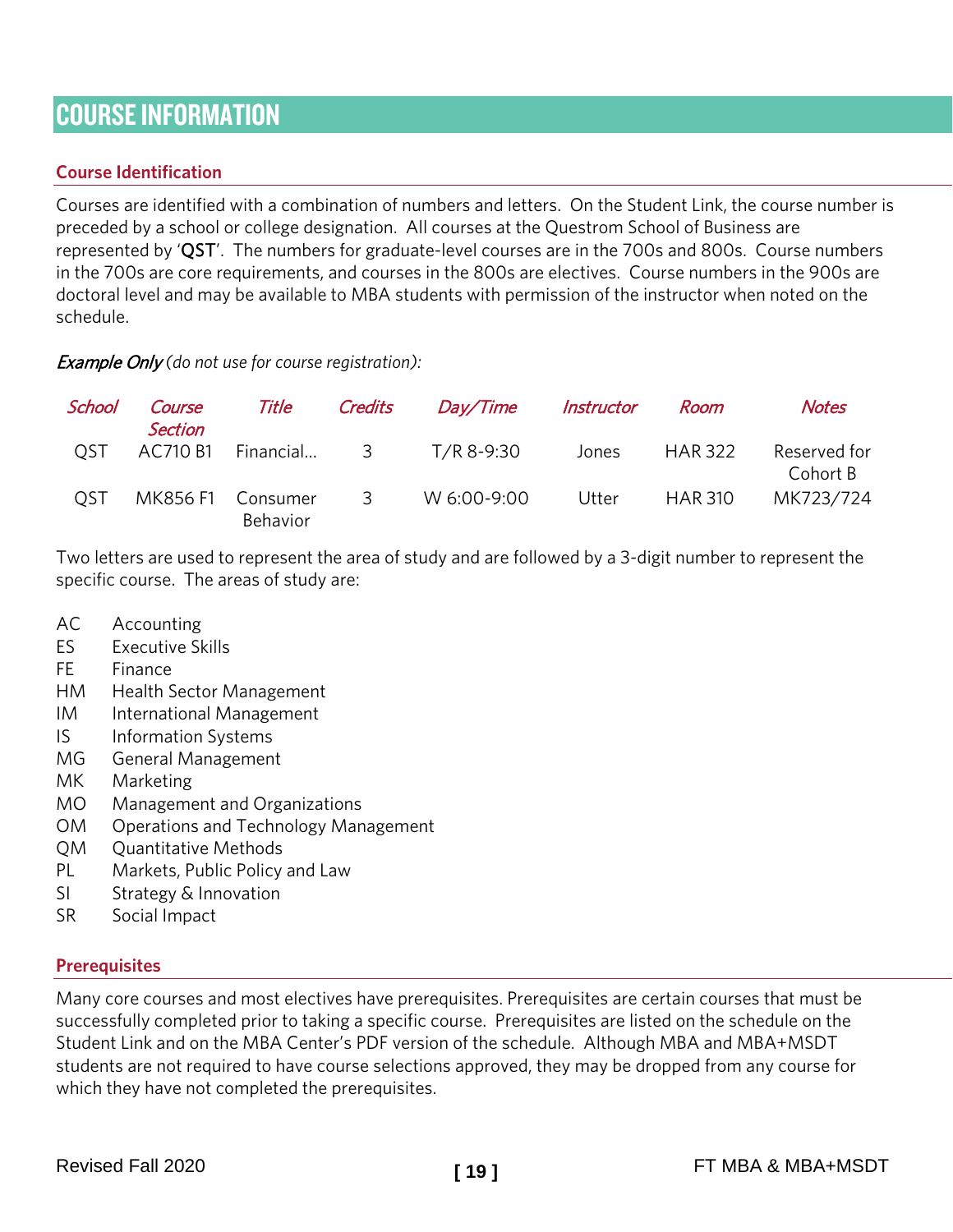#### <span id="page-20-0"></span>**Pre-assignments**

Professors teaching MBA or MSDT courses may require pre-assignments, which are to be completed before the first class meeting. Pre-assignments are available in the Susilo Business Center prior to the first day of classes. Some professors also utilize QuestromTools [\(http://questromtools.bu.edu\)](http://questromtools.bu.edu/), a course management system.

#### <span id="page-20-1"></span>**Evaluation of Instructors & Courses**

During the last two weeks of each semester, students are asked to evaluate each course and instructor using an anonymous online evaluation form. The professor is not in the classroom when the evaluations are done. Evaluations are compiled after the instructors submit final grades and results are not made available to the instructor until after grades are posted. Raw scores are available on Questromapps.bu.edu.

# <span id="page-20-2"></span>**REGISTRATION**

The Student Link's WebReg is the vehicle used by full-time cohorted students to register for their electives. WebReg enables students to select classes, make schedule adjustments (drop/add), and receive immediate enrollment confirmation and/or information about a class. Students can review the courses for which they have registered through the Student Link [\(http://www.bu.edu/studentlink\)](http://www.bu.edu/studentlink). Academic Advisors in the MBA Center are available by appointment year-round to assist students as they plan their courses.

#### <span id="page-20-3"></span>**Registration Materials**

Before registration opens for an upcoming semester, the MBA Center emails students detailed information about course offerings, concentrations, registration dates, and refund policies. It is the student's responsibility to regularly check their BU email account, including the MBA Center Newsletter, for this important information. Students can also view information on the MBA Center Website [\(http://questromworld.bu.edu/grad/\)](http://questromworld.bu.edu/grad/).

The Questrom School of Business semester dates, as well as add/drop and refund deadlines, may be different from the University schedule. The summer session dates are always different from the University Schedule. It is important that students refer to the information provided by the Grad Center staff and that they check their email regularly for semester schedule updates.

#### <span id="page-20-4"></span>**Course Overlap Policy**

Students cannot be registered and enrolled in two classes that meet at the same time as listed on the published schedule.

#### <span id="page-20-5"></span>**Adding a Course**

Students may add most standard courses through the second week of classes using the Student Link's WebReg. However, all courses in the first year of the Full-time MBA program, due to the module format, follow non-standard semester dates. For add/drop dates for non-standard semester courses, please visit the Student Link and click on the dates listed by the class.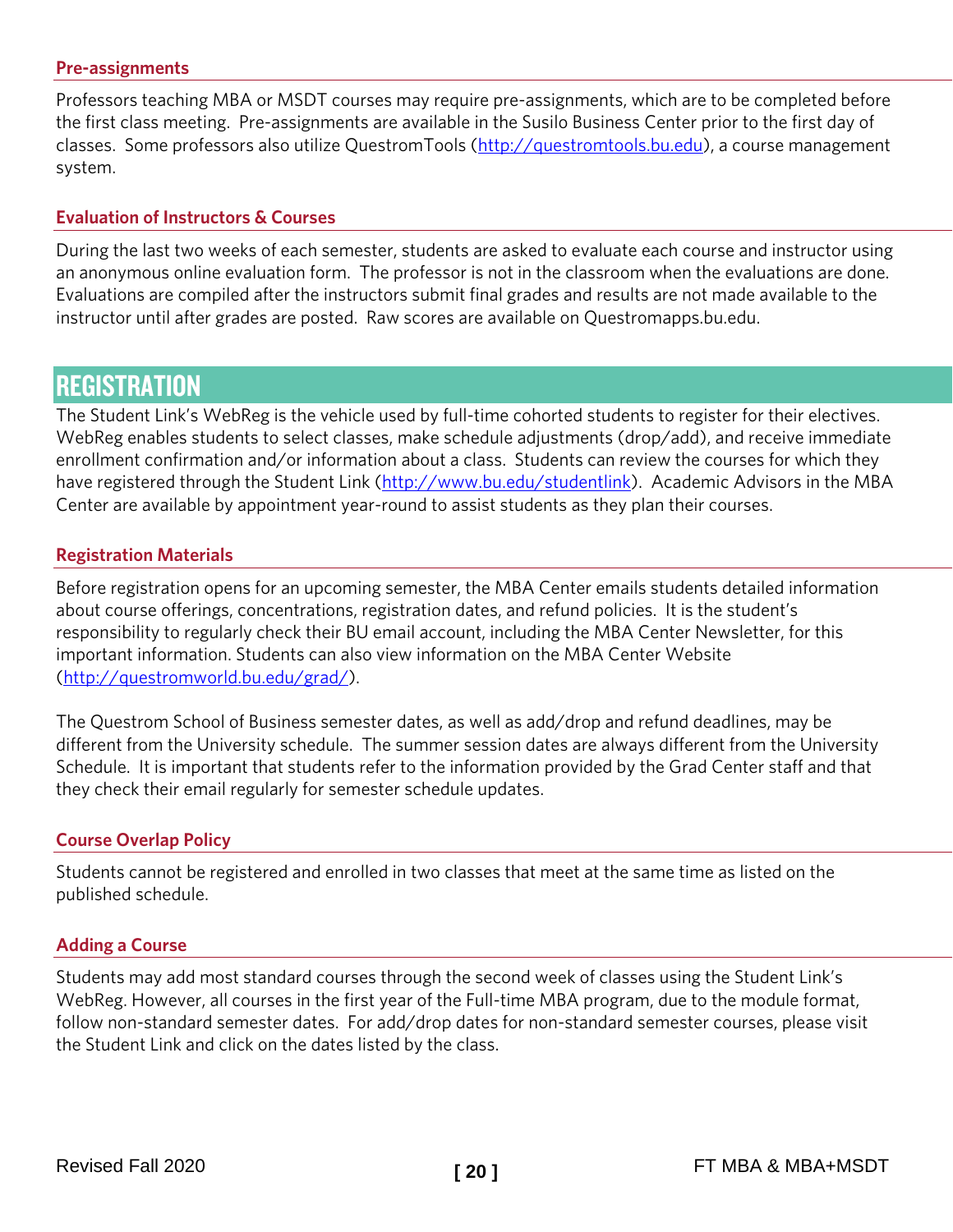# <span id="page-21-0"></span>**Dropping a Course**

Students may drop full semester courses using the Student Link's WebReg system until the end of the drop period. A full semester course dropped by the drop deadline will not appear on the student's record. Full semester courses dropped after the drop deadline will be indicated on the transcript with a "W" grade, and the student will be charged for the course. Standard full semester courses may not be dropped later than ten full weeks after the start of the semester. Please note, all courses in the first year of the Full-time MBA program, due to the module format, follow non-standard semester dates. For add/drop dates for nonstandard semester courses, please see the schedule on the Student Link. Students who drop a core class cannot be cohorted the following semester.

Overcharges result when full-time students change to part-time status because they are registered for fewer than 12 credits. Any extra amount that has already been paid will be credited to the student's account. The balance will be refunded upon request in person, or in writing, to the Comptroller's Office within Student Accounting Services. If students have received any financial aid, however, the refund must be requested through the Director of Graduate Financial Aid in the Graduate Admissions and Financial Aid Office.

Students may withdraw from a course in either summer session using the Student Link prior to the first day of the summer session. If the drop is processed prior to the first day of either term, full tuition and fees will be credited or refunded. If the drop is processed on or after the first day of either summer session, but before the drop deadline, the student is responsible for the registration fee only. If the drop is processed after the date published by the MBA Center, the student is responsible for the full tuition and fees and will receive a "W" for the course.

During the summer sessions, students can drop all of their courses, up until the first day of classes, using the Student Link's WebReg.

#### <span id="page-21-1"></span>**Dropping All Courses (September – May)**

It is not possible for students to drop all of their classes via the Student Link's WebReg during the academic year. Students who wish to drop all of their courses during the fall or spring semester should talk with their advisor and complete a Leave of Absence/Withdrawal form, available on the Grad Center website [\(http://questromworld.bu.edu/grad/essentials/forms/\)](http://questromworld.bu.edu/grad/essentials/forms/). The effective date that the courses are dropped will be the date that the student completes the Leave of Absence/Withdrawal form. Students who are registered for classes but never attended and never dropped the classes or officially withdrew before the first day of the semester may still be accountable for a portion of the tuition, fees, and/or other charges. Refunds are determined as follows for fall and spring semesters:

| Prior to First Day of Classes   | 100% Tuition and Fees |
|---------------------------------|-----------------------|
| First Two Weeks of Classes      | 80% Tuition           |
| Third Week of Classes           | 60% Tuition           |
| Fourth Week of Classes          | 40% Tuition           |
| Fifth Week of Classes           | 20% Tuition           |
| After the Fifth Week of Classes | 0% Tuition            |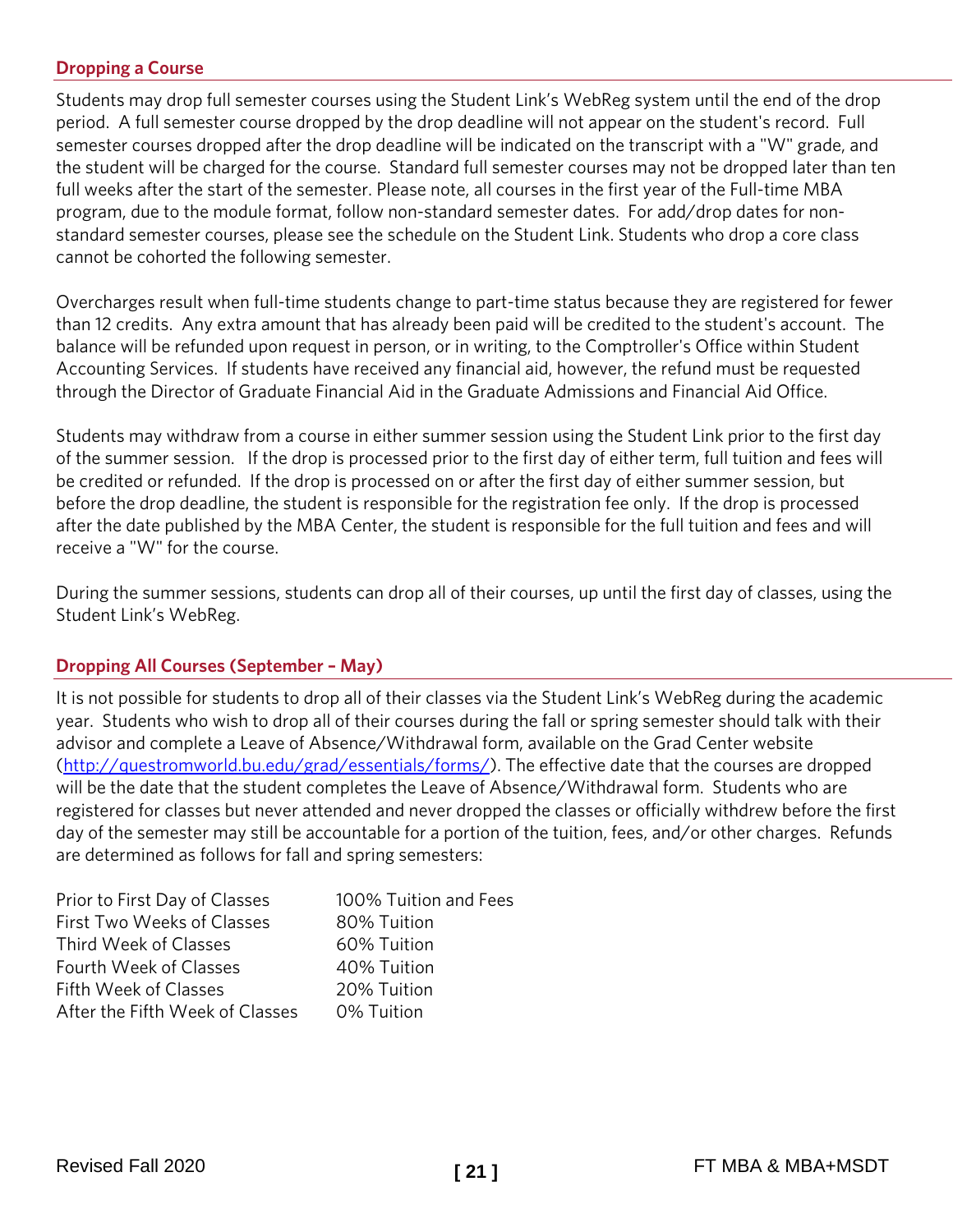# <span id="page-22-0"></span>**Auditing Courses**

Students who wish to audit (AU) a course must have the written consent, via a course adjustment form, of the instructor for the audit to be approved. The course adjustment form must be returned to the Grad Center. The tuition charge is the same as taking the course for credit, however students do not receive grades or credits for audited courses, nor can they be used to fulfill degree requirements. Students will be allowed to audit only one course per semester. Please note: Students cannot audit a Questrom School of Business course and then re-take the course for academic credit.

#### <span id="page-22-1"></span>**Directed Study**

# <span id="page-22-2"></span>Investigation of Area of Interest

Students who wish to conduct research in a specific area of interest under the guidance of a faculty member may apply for directed study. Directed studies can vary from 1 to 3 credits. A directed study may not substitute for a required course (including all core, Executive Skills, and Global Ethics courses) or duplicate an existing elective course. Upon completion of the directed study, the student receives a grade from the sponsoring faculty member.

MBA students wishing to do more than one directed study during the course of their program must attach copies of any previous directed study applications to any subsequent applications. The subsequent application will be subject to careful review to ensure that the studies are clearly non-overlapping, separate courses. A student may not do more than one directed study in a given semester.

#### <span id="page-22-3"></span>Procedure for Directed Study

- Obtain a directed study application for MBA students from the MBA Center or download the form from the MBA Center's website [\(http://questromworld.bu.edu/grad/essentials/forms\)](http://questromworld.bu.edu/grad/essentials/forms)
- Discuss plans for directed study with an appropriate faculty member
- Negotiate area of investigation, requirements, number of credits, and evaluation criteria with the faculty member
- Complete the application for directed study and have it signed by the faculty member, Department Chair, and Program Director, if applicable
- Return the form to the MBA Center for approval no more than two weeks after the start of the semester. Upon approval, the Questrom Registrar will assign a course number for the class and process the registration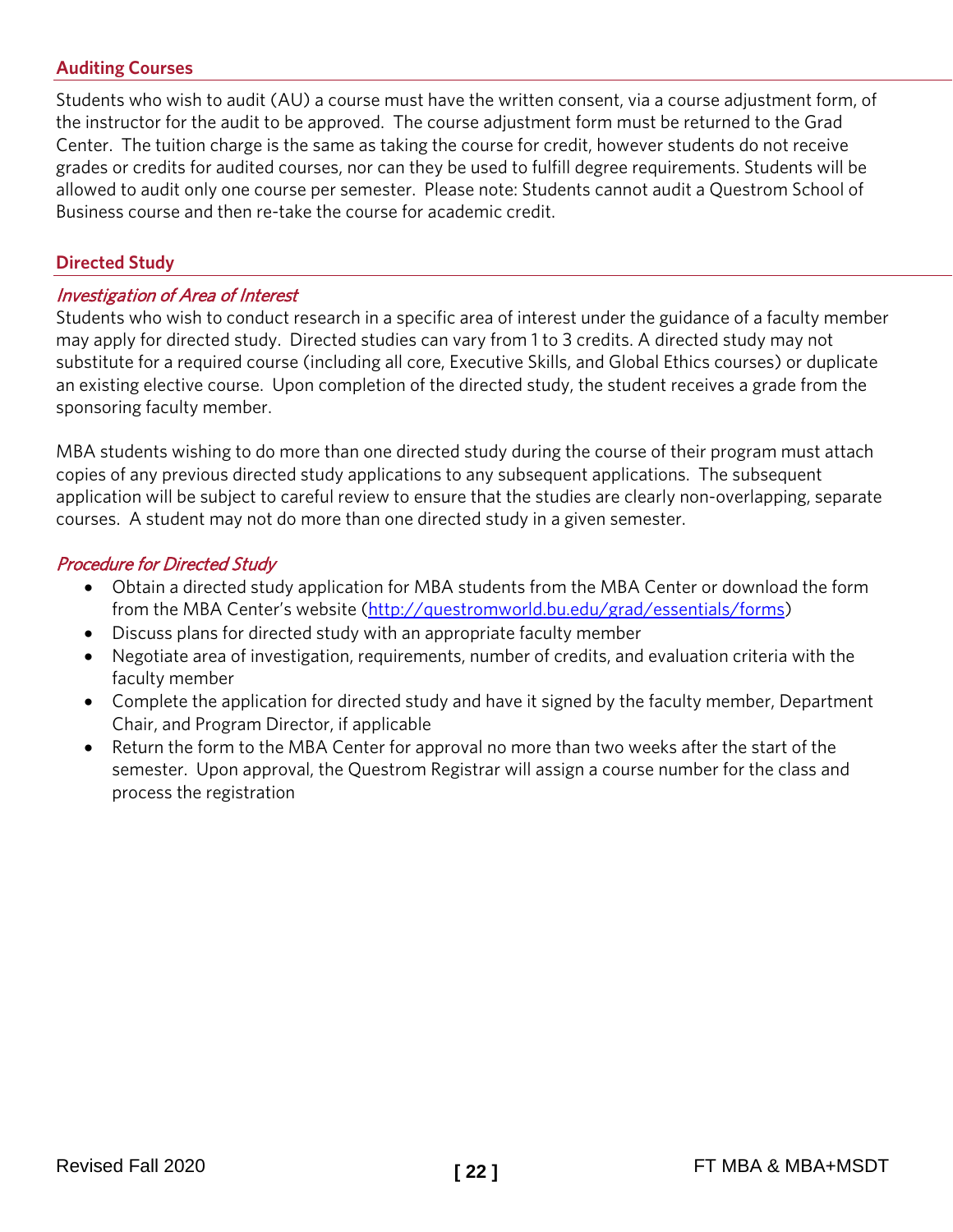# <span id="page-23-0"></span>**Professional Skills**

The Professional Skills courses include three elements that are integrated into the full-time MBA curriculum: Leadership Communication; Team Coaching, and Career Management. First, Leadership Communication focuses on both oral elements – including development of a presenter's delivery skills and message clarity – and writing elements – including how to exercise leadership through writing and understanding how strategies of written communication are an essential aspect of effective management. Second, Team Coaching will support student work on teams while also assessing the dynamics by which teams form, develop, change, achieve success and transform or disband. Third, Career Management will assist students in transforming personal interests into professional goals, and these goals into an MBA-level, candidatedriven internship and job search through a set of complementary resources and activities. Each of the three professional skills elements are integrated within, and delivered alongside, the integrated modular MBA core experience.

The course sequence occurs as follows:

- ES723 Career Management Fall Semester Year 1 and Fall Semester Year 2 (0 cr.)
- ES730 Leadership Communication Fall Semester Year 1 (1.5 cr.)
- ES735 Team Coaching Fall and Spring Semester Year 1 (0.5 cr.)

# <span id="page-23-1"></span>LEAVE OF ABSENCE

Students who must discontinue matriculation temporarily (by not taking any classes in a fall or spring semester) should talk with their advisor and complete a Leave of Absence/Withdrawal form, available on the MBA Center website [\(http://questromworld.bu.edu/grad/essentials/forms/.](http://questromworld.bu.edu/grad/essentials/forms/)) If a student has submitted the Withdrawal/Leave of Absence form or signed request for a leave of absence prior to the start of a semester for which he or she had previously registered, the charges for that semester will be canceled. If the semester has already started, the student may be entitled to a partial refund, according to the refund calendar.

Students on a leave of absence are encouraged to notify their MBA Center advisor 4 weeks prior to resuming their studies in a given semester. Likewise, students should notify their advisor if they decide not to return to the program. A leave of absence does not extend the time frame for making up outstanding work related to an incomplete grade. A leave of absence cannot extend beyond four semesters and does not extend the sixyear time limit for degree completion. If students do not return after four semesters, they will be withdrawn from the program. Students who are interested in rejoining the program after they have been withdrawn will need to contact Admissions about reapplying to the program.

#### <span id="page-23-2"></span>**Leave of Absence for Medical Reasons**

University policy requires that a student "seeking to re-enroll after a medical leave must demonstrate to the University that the student's health permits the successful completion of studies."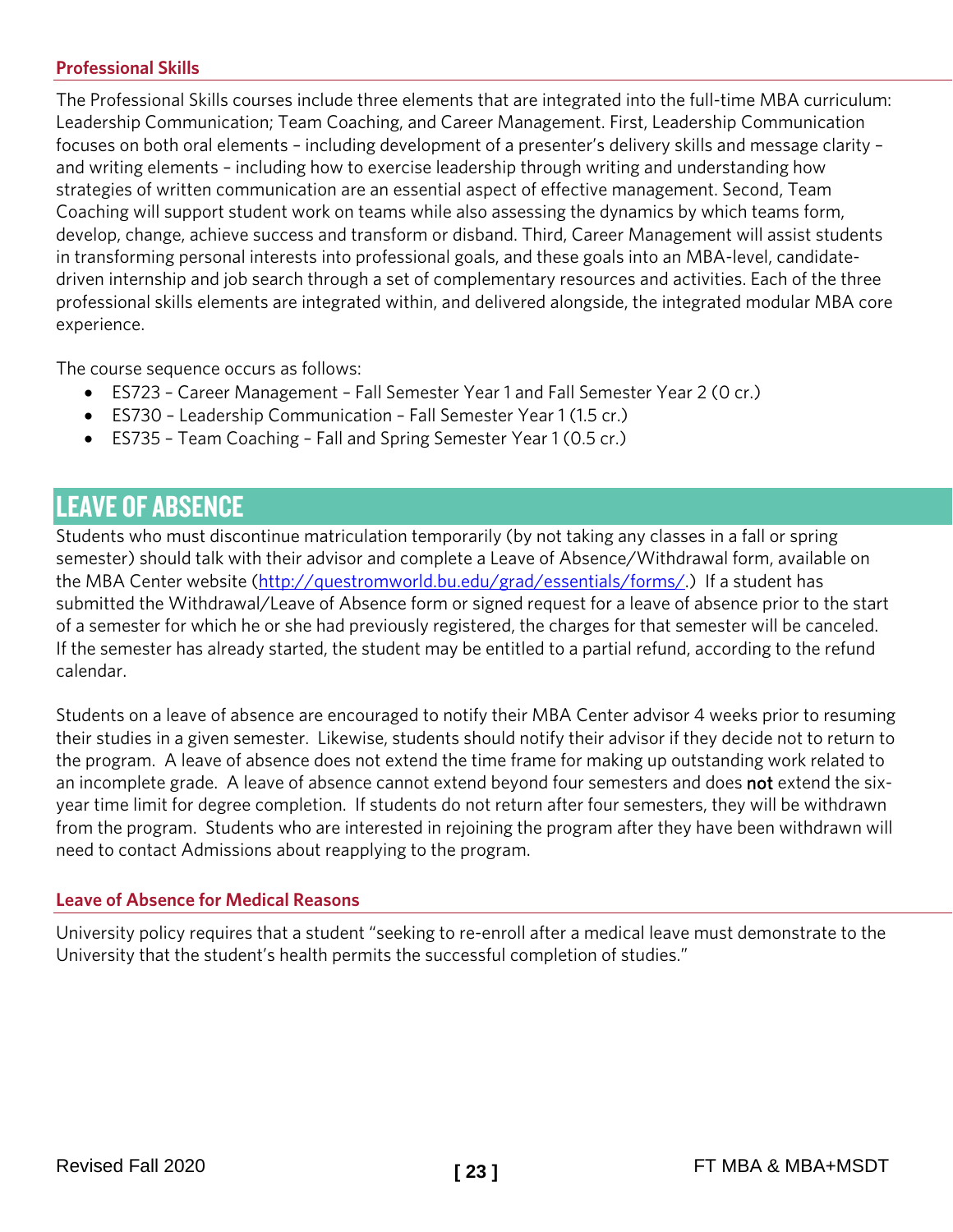# <span id="page-24-1"></span><span id="page-24-0"></span>**Voluntary Withdrawal**

Students who wish to withdraw from the MBA, MBA+MSDT*,* or dual degree program should talk with their advisor and complete a Leave of Absence/Withdrawal form, available on the MBA Center website [\(http://questromworld.bu.edu/grad/essentials/forms/\)](http://questromworld.bu.edu/grad/essentials/forms/). If a student has submitted the Withdrawal/Leave of Absence form or signed request for withdrawal prior to the start of a semester for which s/he had previously registered, the charges for that semester will be canceled. If the semester has already started, the student may be entitled to a partial refund, according to the refund calendar. Students who are interested in rejoining the program after they have been withdrawn will need to contact Admissions about reapplying to the program.

#### <span id="page-24-2"></span>**Withdrawal for Non-Payment**

Students who have not settled their student account by the fifth week of classes during the semester, or by the first week of summer sessions, will have a hold placed on their account and may be withdrawn for nonpayment by the Comptroller's Office. Students who wish to settle their account in order to be officially registered must do so through Student Accounting Services

[\(http://www.bu.edu/studentaccountingservices/\)](http://www.bu.edu/studentaccountingservices/). Students who are interested in rejoining the program after they have been withdrawn will need to contact the Graduate Admissions and Financial Aid Office about reapplying to the program.

# <span id="page-24-3"></span>**Academic Withdrawal**

To be in good academic standing, MBA, MBA+MSDT, and dual degree students must maintain a cumulative grade point average of 2.70 or above.

MBA, MBA+MSDT, and dual degree students with a Questrom CGPA *less than 2.55* after 8 credits attempted will be informed that they have been flagged for withdrawal from the program. All withdrawal cases come to the PDC for a final review. As input into the PDC decision regarding permanent academic withdrawal, the student has the opportunity to provide a written statement explaining their academic performance.

MBA, MBA+MSDT, and dual degree students with a Questrom CGPA *less than 2.70 but equal to or greater than 2.55* after 8 credits attempted will be placed on academic probation. The PDC determines the terms of the probation. To remain in the program, students must make progress as outlined in the probation plan.

For more information about academic withdrawal, refer to the Academic Performance Review section of this handbook.

#### <span id="page-24-4"></span>**Withdrawal for Inappropriate Student Behavior Including Academic Misconduct**

While matriculated at Questrom, all students are expected to exhibit appropriate behavior. Any student who exhibits behavior that violates the rights of others and/or the standards of academic life will be brought before Questrom's Academic Conduct Committee, as outlined in the University's Academic Conduct Code, or the University's Office of Judicial Affairs, as outlined in the University's Code of Student Responsibilities, for appropriate action. Students may be suspended or expelled at the discretion of the Committees.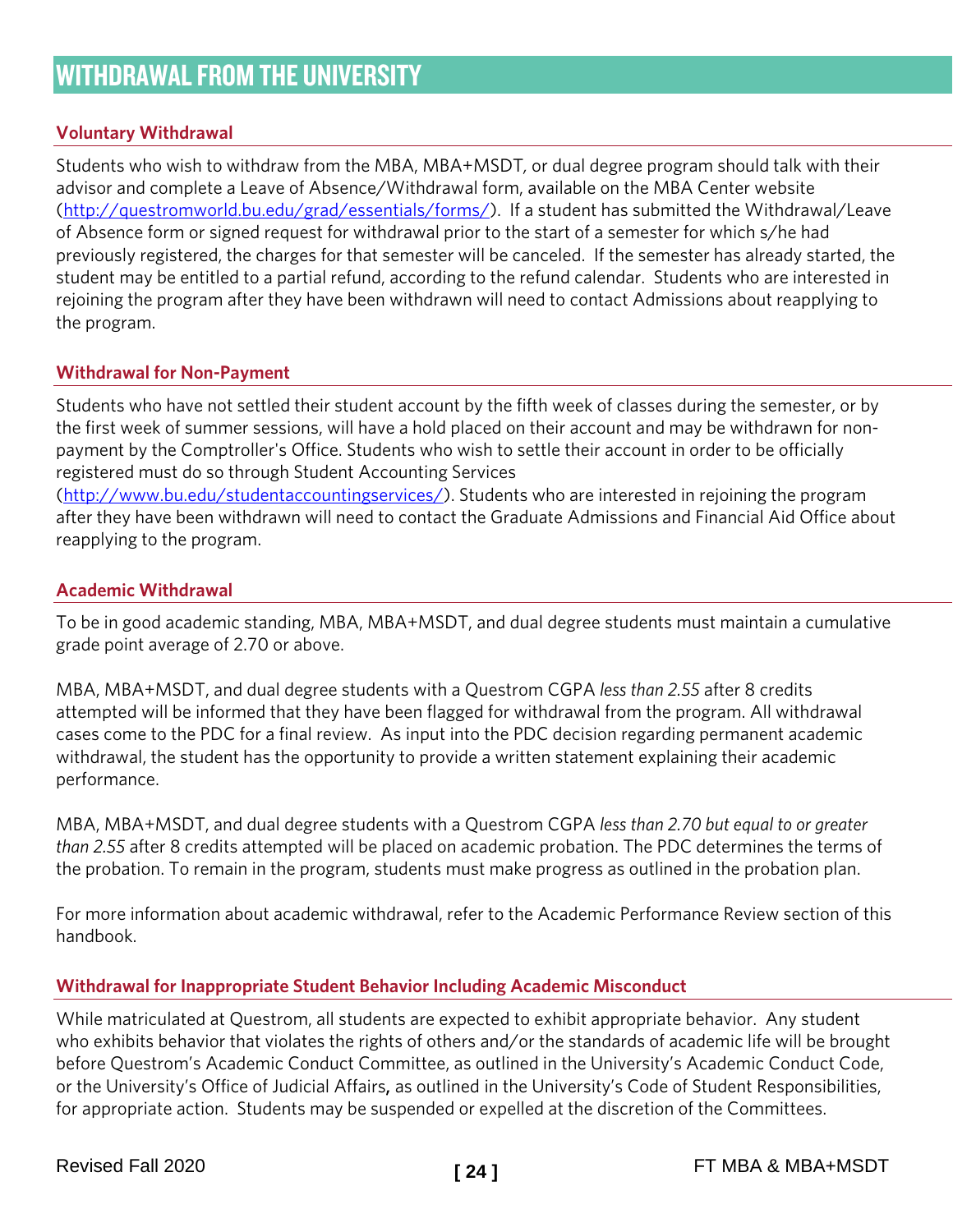# <span id="page-25-0"></span>ADVANCED STANDING & COURSES OUTSIDE QUESTROM

# <span id="page-25-1"></span>**Transfer of Credit & Graduate Elective Requests**

# Students may seek advanced standing or pursue alternative course options by:

- Petitioning to transfer graduate-level elective credits.
- Applying to take an elective at another Boston University school/college.

Note that incoming students will be granted transfer credits based on their current curriculum and once credits are posted to the transcript, no changes can be made, even if the student later changes status (i.e. switches from full-time to part-time).

#### <span id="page-25-2"></span>**Important Information About Residency Requirements**

Regardless of the number of credits transferred, in order to have the MBA or MBA+MSDT degree(s) conferred, all students are required to meet their residency requirements as described in the following chart:

| Degree Program    | <b>Total Credits Required</b> |             | <b>Credits That Must Be Taken</b><br>in Residency at Questrom |             |
|-------------------|-------------------------------|-------------|---------------------------------------------------------------|-------------|
| Single Degree MBA | 64                            |             | 40                                                            |             |
| MBA + MSDT        | 40 for MBA                    | 44 for MSDT | 31 for MBA                                                    | 40 for MSDT |
| Dual Degree MBA   | 40 for MBA portion            |             | $40**$                                                        |             |

*\*\* Dual degree students who have transfer credits are required to take additional Questrom School of Business credits to fulfill the residency requirement.*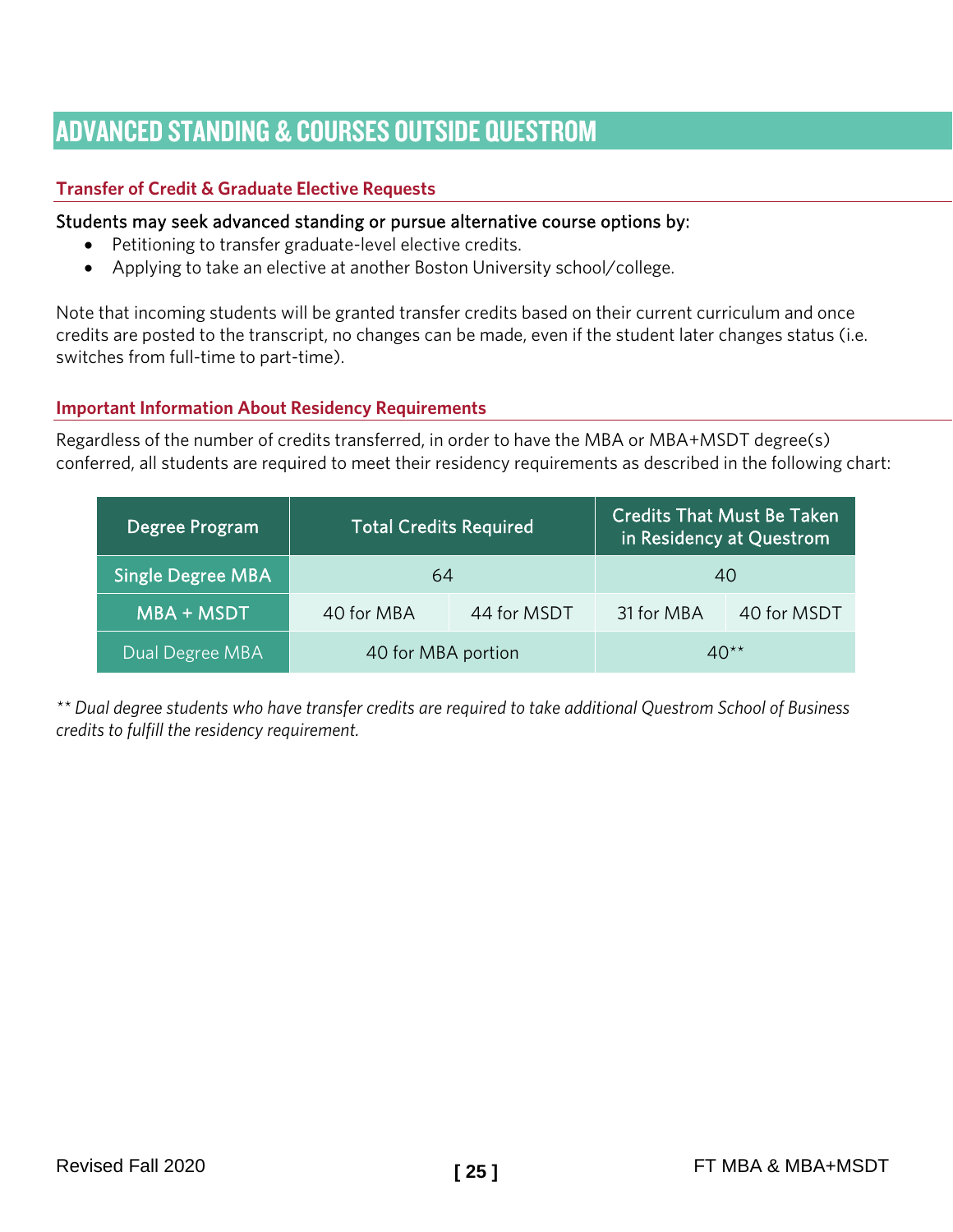# <span id="page-26-1"></span><span id="page-26-0"></span>**Transfer of Academic Credit for Previously-Completed Coursework (prior to matriculation)**

Students may request Transfer of Credit for previously completed, graduate-level coursework. The following policies must be met in order to transfer in courses:

- Only courses from MBA programs accredited by the International Association to Advance Collegiate Schools of Business (AACSB) will be eligible for Transfer of Credit. View a listing of accredited schools on the AACSB website [\(https://www.aacsb.edu/accreditation/accredited-schools\)](https://www.aacsb.edu/accreditation/accredited-schools).
- Transfer courses must have been completed within the past five calendar years, taken for credit, and not used toward the completion of another degree. Undergraduate courses will not be accepted.
- Courses that are online or in hybrid format are subject to careful review.
- Only courses completed with a B or better will be eligible for transfer.
- Transfer credits may not count toward the requirements of either the HSM or Social Impact program.
- Except under extenuating circumstances, transfer courses taken *while enrolled at Questrom* will not be eligible if they are equivalent to those offered at Questrom in the Spring or Fall Semester.
- Students interested in taking courses through the University Consortium should refer to the Consortium section below.
- Students must fulfill the Boston University residency requirement:
	- o Full-time MBA students must complete 40 graduate-level credits (of their 64 credit curriculum) at the Boston University Questrom School of Business.
	- o MBA+MSDT students must complete the following residency requirements (of their 84 credit curriculum) for each portion of their degree: 31 credits of the MBA portion and 40 credits of the MSDT portion must be taken at Questrom.

#### <span id="page-26-2"></span>**Process for Applying for Transfer of Academic Credit**

Students can complete the Transfer of Academic Credit Application on the Grad Center website. Continuing students should submit the application at least one month prior to the first course meeting. A separate application must be submitted for each course for which credit is sought. Additionally, the following materials must accompany each application:

- An official course description
- A course syllabus (current students should obtain the most current syllabus available for a course they hope to take; new students should provide the actual syllabus for a course they have taken in the past) including a list of textbooks and supplementary readings and a course-meeting schedule indicating the number of class meetings, exam dates, and start/stop time of each class.
- New students should submit a sealed, official transcript (unless this is already part of your admission file), and current students must submit a transcript once the course has been completed.

Each application will be evaluated by a department chair to ensure that the course contains a level of academic content deemed appropriate for the Boston University MBA or MBA+MSDT Program.

The MBA Center will notify students of the status of each application by email. Approved transfer credits will be noted on the student's transcript but will not be a factor in the computation of the grade point average. Grades received in transfer courses will not appear on a student's BU transcript.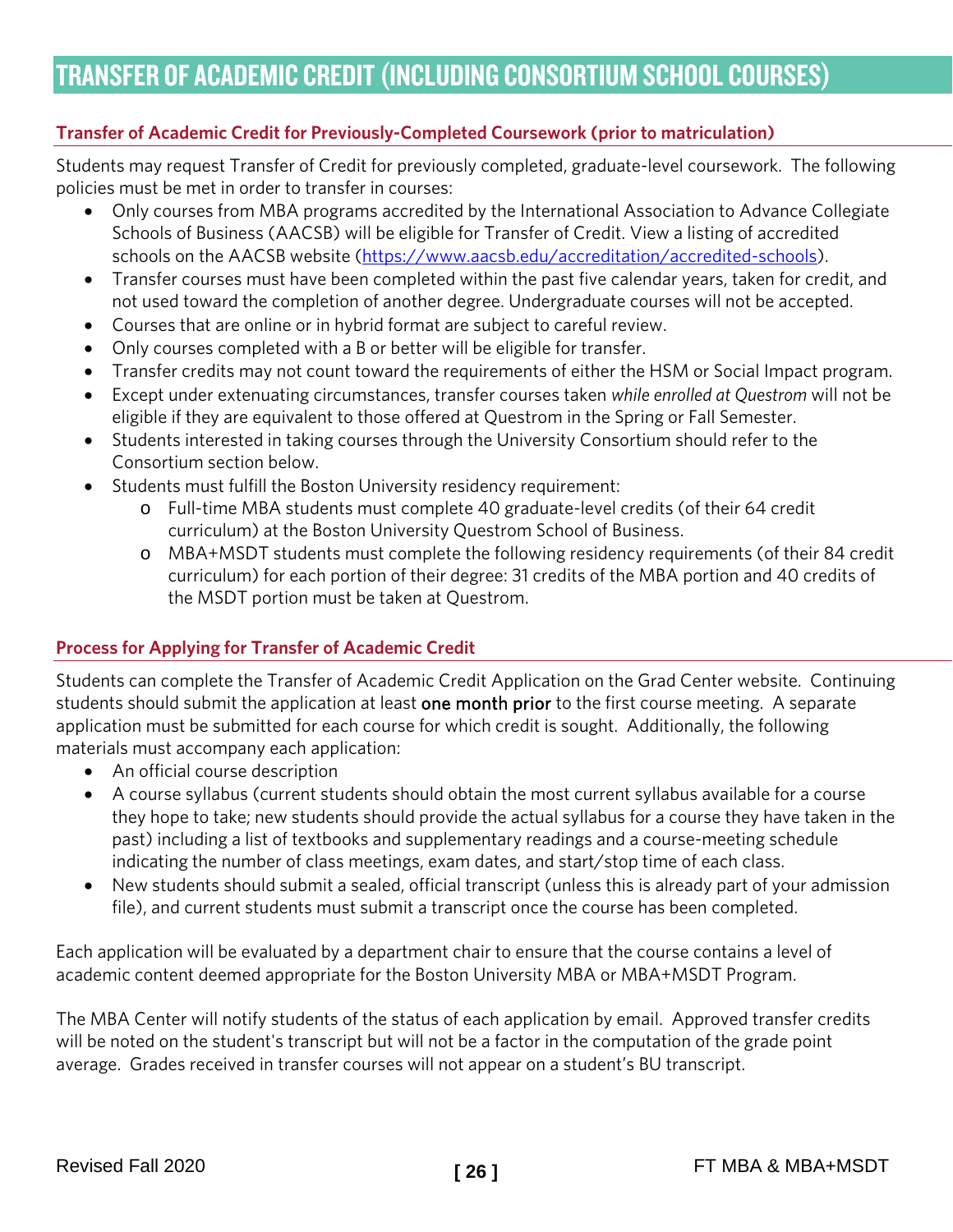# <span id="page-27-0"></span>**Taking Courses at Colleges/Universities in Consortium**

Boston University, Boston College, Brandeis University, Tufts University, and Hebrew College are members of a consortium that permits matriculated students from one Consortium institution to enroll in a course at another Consortium institution. Courses taken at Consortium schools do not automatically transfer into the Questrom School of Business. Questrom students must go through the Transfer of Academic Credit Application process for consortium school courses; approval and credits awarded are strictly subject to the transfer of credit policy. Per consortium arrangements, tuition for approved courses will be paid to Boston University during the fall and spring academic year semesters. The grade will appear on the Boston University transcript but will not be a factor in the computation of the Questrom grade point average.

# To request transfer of credit for a consortium course, a student must:

- Discuss their plans with their academic advisor in the MBA Center.
- Submit an Application for Transfer of Academic Credit with required accompanying materials.
- Obtain a Cross-Registration Petition Form from the BU Office of the University Registrar for consortium courses taken during the academic year semesters. Cross registration for consortium courses is not available in the summer. The student should complete this form, obtain appropriate signatures from both the home (BU) and host institutions, and submit the completed Cross-Registration form to the Registrar's Office at the Consortium-member institution to complete crossregistration.
- Students should submit a copy of the form to the MBA Center for their student file.

# <span id="page-27-1"></span>**Taking Graduate Electives At Other BU Schools/ Colleges**

With prior approval, students may take up to three graduate courses from other Boston University colleges for elective credit. These three courses can include no more than two courses from Metropolitan College. Online courses from Metropolitan College are not eligible for transfer credit in our program. Credit for the course will not be applied toward the MBA degree unless the student earns a grade of B or better, and does not count towards the residency requirement.

Students should start by contacting the school/college in which they wish to take the course to determine that school's enrollment policies and deadlines. Students must then submit a Graduate Elective Request Form, available on the MBA Center website [\(http://questromworld.bu.edu/grad/essentials/forms/\)](http://questromworld.bu.edu/grad/essentials/forms/), including a course description and a course syllabus, as well as an explanation of how the proposed course fits into the student's educational objectives. The criteria for approval are:

- A similar course is not available at Questrom
- The student provides a compelling reason to take the course given career interests
- After evaluation by a subject matter expert, the course is deemed to be as rigorous and substantive as a Questrom course

Questrom faculty will evaluate the application, and the student will be notified by email as to whether or not the course has been approved. The student will then finalize the process by contacting the other school/college to formally register for the course. Credit for the course will not be applied toward the MBA or MSDT degree unless the student earns a grade of B or better. The grade will appear on the Boston University transcript but will not be a factor in the computation of the Questrom grade point average, which is used to determine honors and academic standing in the program.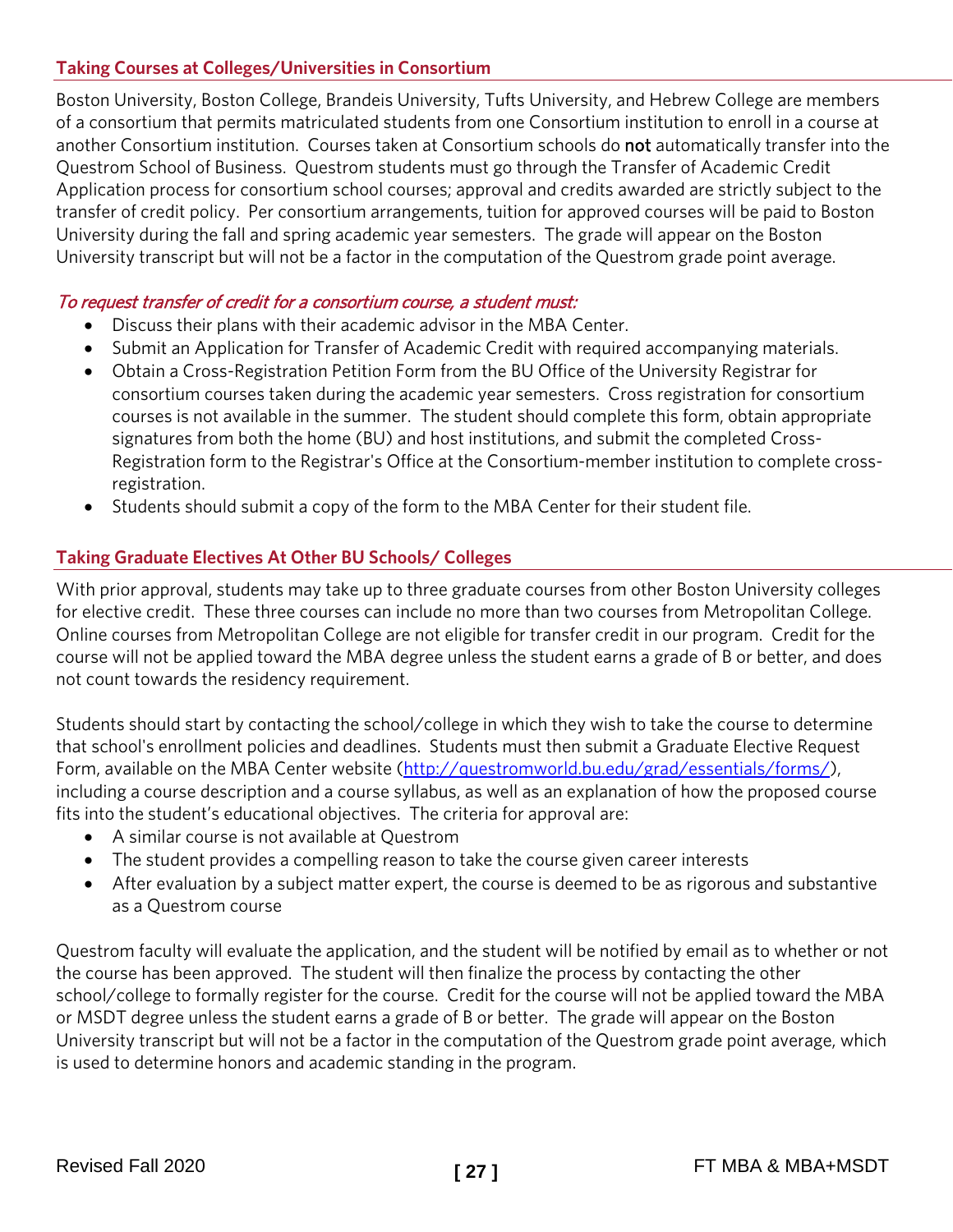# <span id="page-28-1"></span><span id="page-28-0"></span>**Official Student Records**

Official records of MBA and MBA+MSDT students are kept in the MBA Center, where the electronic files are accessible only to the student, appropriate faculty, members of the respective Program Development Committee (PDC), and authorized members of the Questrom School of Business staff. Access to the student record by any individual, other than those previously mentioned, requires the written consent of the student.

#### <span id="page-28-2"></span>**Student Access to Student Records**

A student who wishes to review the content of his/her record must make an appointment with his/her MBA Center advisor. The student may review the record only in the presence of a staff member during regular office hours. If a student has waived the right to see his/her letters of recommendation, these letters will be withheld. We recommend that students view the Office of the University Registrar website [\(http://www.bu.edu/reg/general-information/ferpa/\)](http://www.bu.edu/reg/general-information/ferpa/) for additional information on the Family Education Rights and Privacy Act (FERPA).

#### <span id="page-28-3"></span>**Unofficial Transcripts**

<span id="page-28-4"></span>Unofficial transcripts may be obtained via the Student Link [\(http://www.bu.edu/studentlink\)](http://www.bu.edu/studentlink).

#### **Official Transcripts**

Official transcripts, which bear the seal of the University, may be requested via the Student Link [\(http://www.bu.edu/studentlink\)](http://www.bu.edu/studentlink). Transcripts may be mailed express delivery for an additional charge. Please call the Transcript Office (617-353-3616) for more information or visit their website [\(http://www.bu.edu/reg/academics/transcripts\)](http://www.bu.edu/reg/academics/transcripts).

#### <span id="page-28-5"></span>**Formal Complaints**

Any student unhappy with a policy or procedure in the MBA program may issue a formal complaint through a personal meeting, email, or written memo. The initial recipient may be a faculty member, Dean, or Assistant/Associate Director in the Grad Center. The initial complaint should then be referred to the Assistant Dean of MBA Programs within 48 hours. The Assistant Dean will immediately contact the complainant to hear the concerns first-hand and clarify details. The Assitant Dean will call a meeting with the appropriate parties with power for resolution i.e. Associate Dean, or faculty member. Within a week, an outcome should be reached and the student will be informed about resolution of concerns, if any are possible.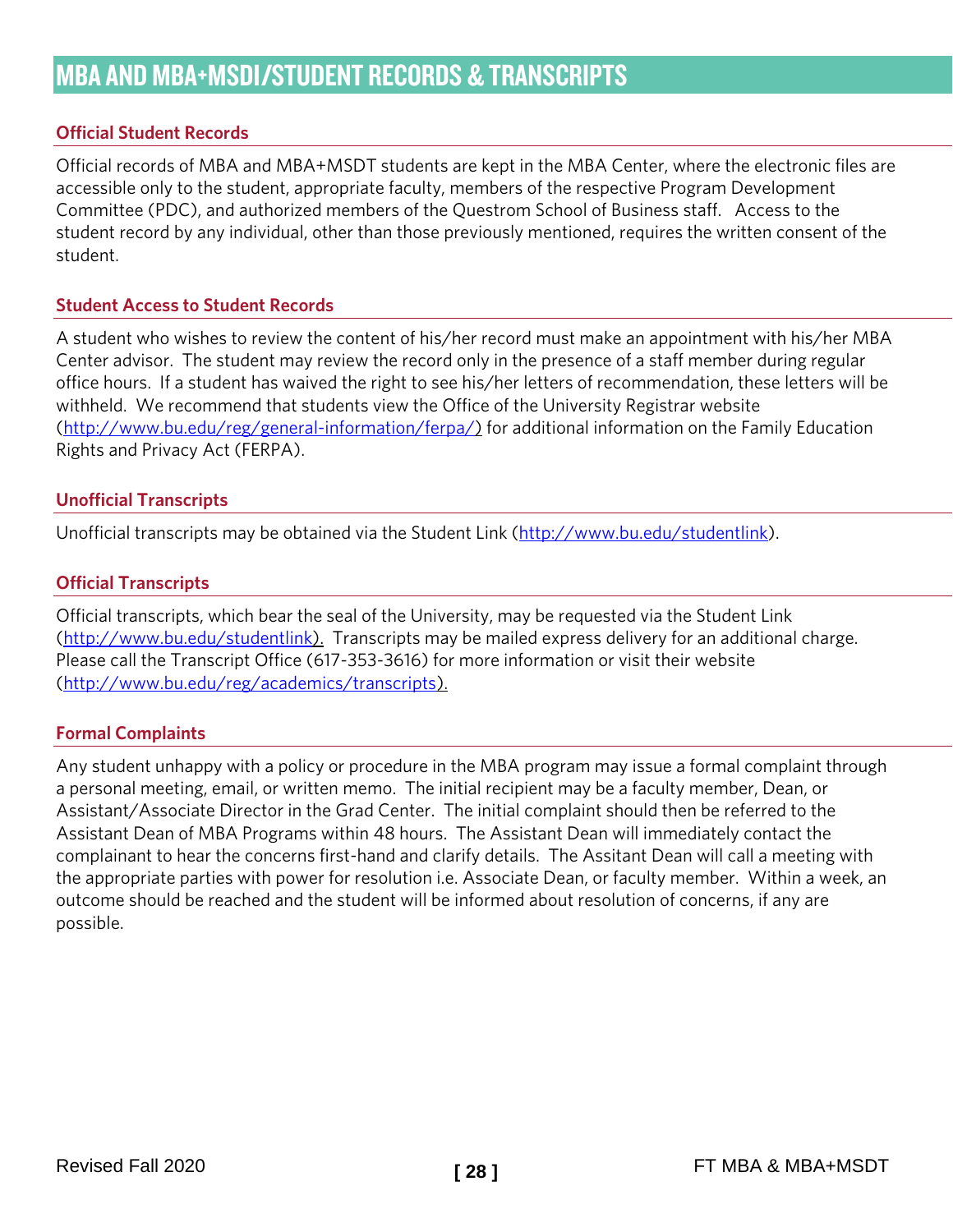# <span id="page-29-0"></span>**GRADUATION**

# <span id="page-29-1"></span>**Degree Completion**

# <span id="page-29-2"></span>Single-degree MBA

To qualify for the MBA degree, students (except for dual degree candidates) must:

- Complete all core and required courses (this includes any additional requirements, such as internships required for Health Sector Management and Social Impact students) and approved electives for a total of 64 credits. A student may transfer no more than the equivalent of 24 credits. At least 40 credits must be taken at the Boston University Questrom School of Business. Note that 1 credit Curricular Practical Training (CPT) courses for international students cannot be used to satisfy MBA degree requirements. PDP (physical education) and other non-approved courses cannot be used to satisfy MBA degree requirements.
- Have a cumulative QST GPA of at least 2.70.
- Have no "I" or "MG" grades in classes that are counting towards the MBA.

MBA+MSDT students enrolled in the MBA+MSD*i* Program must:

- Complete all MBA core and required courses and approved electives for a total of 40 credits.
- Complete all MSDT core courses and approved electives for a total of 44 credits. Note that 1-credit Curricular Practical Training (CPT) courses for international students cannot be used to satisfy MBA or MSDT degree requirements. PDP (physical education) and other non-approved courses cannot be used to satisfy MBA or MSDT degree requirements.
- Have a cumulative QST GPA of at least 2.70.
- Have no "I" or "MG" grades in classes that are counting towards the MBA or MSDT.

# <span id="page-29-3"></span>Dual degrees

Students enrolled in a dual degree (excluding MBA+MSDT) program must:

- Fulfill the requirement of at least 40 credits in the MBA Program. These courses include 34 core and required classes and at least 6 approved elective credits. If any credits are transferred, additional elective credits must be taken to satisfy the 40-credit residency requirement. Note that 1-credit Curricular Practical Training (CPT) courses for international students cannot be used to satisfy MBA degree requirements. PDP (physical education) and other non-approved courses cannot be used to satisfy MBA degree requirements.
- Have a cumulative QST GPA of at least 2.70 in the MBA portion of the program.
- Have no "I" grades or "MG" grades in classes that are counting towards the dual degree.

#### <span id="page-29-4"></span>Time Limit for Degree Completion

There is a time limit for completion of degree requirements of six years from the date the student matriculated in the MBA or MBA+MSDT Program. A Leave of Absence does not extend the six-year time limit for completion. A student may petition for an extension of the time limit for a valid reason. A petition for exemption to policy form [\(http://questromworld.bu.edu/grad/essentials/forms/petition-for](http://questromworld.bu.edu/grad/essentials/forms/petition-for-exemption-to-policy)[exemption-to-policy\)](http://questromworld.bu.edu/grad/essentials/forms/petition-for-exemption-to-policy) must be completed, which will go to the Director of MBA Programs. This letter must state the reason for the request, the proposed graduation date, and the specific plan of study, including a detailed map of specific courses and when they will be taken, to complete all degree requirements. Students who do not graduate within the six-year time limit must petition for extension of the time limit or face withdrawal from the program. Dual degree students must complete the requirements of both degrees within six years of matriculation to BU.